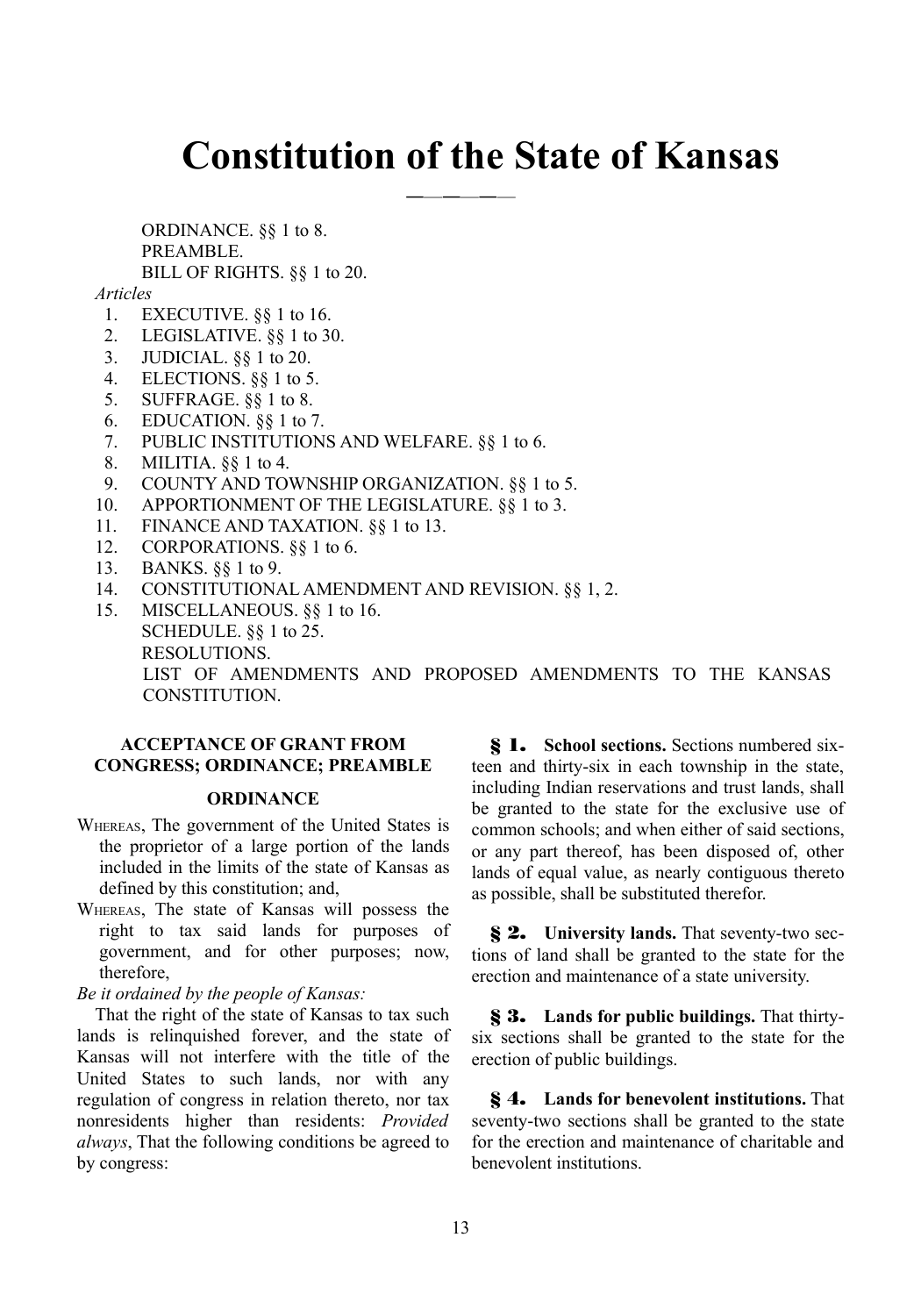**§ 5. Salt springs and mines.** That all salt springs, not exceeding twelve in number, with six sections of land adjacent to each, together with all mines, with the lands necessary for their full use, shall be granted to the state for works of public improvement.

**§ 6. Proceeds to schools.** That five percentum of the proceeds of the public lands in Kansas, disposed of after the admission of the state into the union, shall be paid to the state for a fund, the income of which shall be used for the support of common schools.

**§ 7. School lands.** That the five hundred thousand acres of land to which the state is entitled under the act of congress entitled "An act to appropriate the proceeds of the sales of public lands and grant preemption rights," approved September  $4<sup>th</sup>$ , 1841, shall be granted to the state for the support of common schools.

**§ 8. Selection of lands.** That the lands hereinbefore mentioned shall be selected in such manner as may be prescribed by law; such selections to be subject to the approval of the commissioner of the general land office of the United States.

### **PREAMBLE**

We, the people of Kansas, grateful to Almighty God for our civil and religious privileges, in order to insure the full enjoyment of our rights as American citizens, do ordain and establish this constitution of the state of Kansas, with the following boundaries, to wit: Beginning at a point on the western boundary of the state of Missouri, where the thirty-seventh parallel of north latitude crosses the same; thence running west on said parallel to the twenty-fifth meridian of longitude west from Washington; thence north on said meridian to the fortieth parallel of north latitude; thence east on said parallel to the western boundary of the state of Missouri; thence south with the western boundary of said state to the place of beginning.

### **BILL OF RIGHTS**

**§ 1. Equal rights.** All men are possessed of equal and inalienable natural rights, among which are life, liberty, and the pursuit of happiness.

**History:** Adopted by convention, July 29, 1859; ratified by electors, Oct. 4, 1859; L. 1861, p. 47.

**§ 2. Political power; privileges.** All political power is inherent in the people, and all free governments are founded on their authority, and are instituted for their equal protection and benefit. No special privileges or immunities shall ever be granted by the legislature, which may not be altered, revoked or repealed by the same body; and this power shall be exercised by no other tribunal or agency.

**History:** Adopted by convention, July 29, 1859; ratified by electors, Oct. 4, 1859; L. 1861, p. 47.

**§ 3. Right of peaceable assembly; petition.** The people have the right to assemble, in a peaceable manner, to consult for their common good, to instruct their representatives, and to petition the government, or any department thereof, for the redress of grievances.

**History:** Adopted by convention, July 29, 1859; ratified by electors, Oct. 4, 1859; L. 1861, p. 48.

**§ 4. Individual right to bear arms; armies.** A person has the right to keep and bear arms for the defense of self, family, home and state, for lawful hunting and recreational use, and for any other lawful purpose; but standing armies, in time of peace, are dangerous to liberty, and shall not be tolerated, and the military shall be in strict subordination to the civil power.

**History:** Adopted by convention, July 29, 1859; ratified by electors, Oct. 4, 1859; L. 1861, p. 48; L. 2009, ch. 152, § 1; Nov. 2, 2010.

**§ 5. Trial by jury.** The right of trial by jury shall be inviolate.

**History:** Adopted by convention, July 29, 1859; ratified by electors, Oct. 4, 1859; L. 1861, p. 48.

**§ 6. Slavery prohibited; servitude for conviction of crime.** There shall be no slavery in this state; and no involuntary servitude, except for the punishment of crime, whereof the party shall have been duly convicted.

**History:** Adopted by convention, July 29, 1859; ratified by electors, Oct. 4, 1859; L. 1861, p. 48.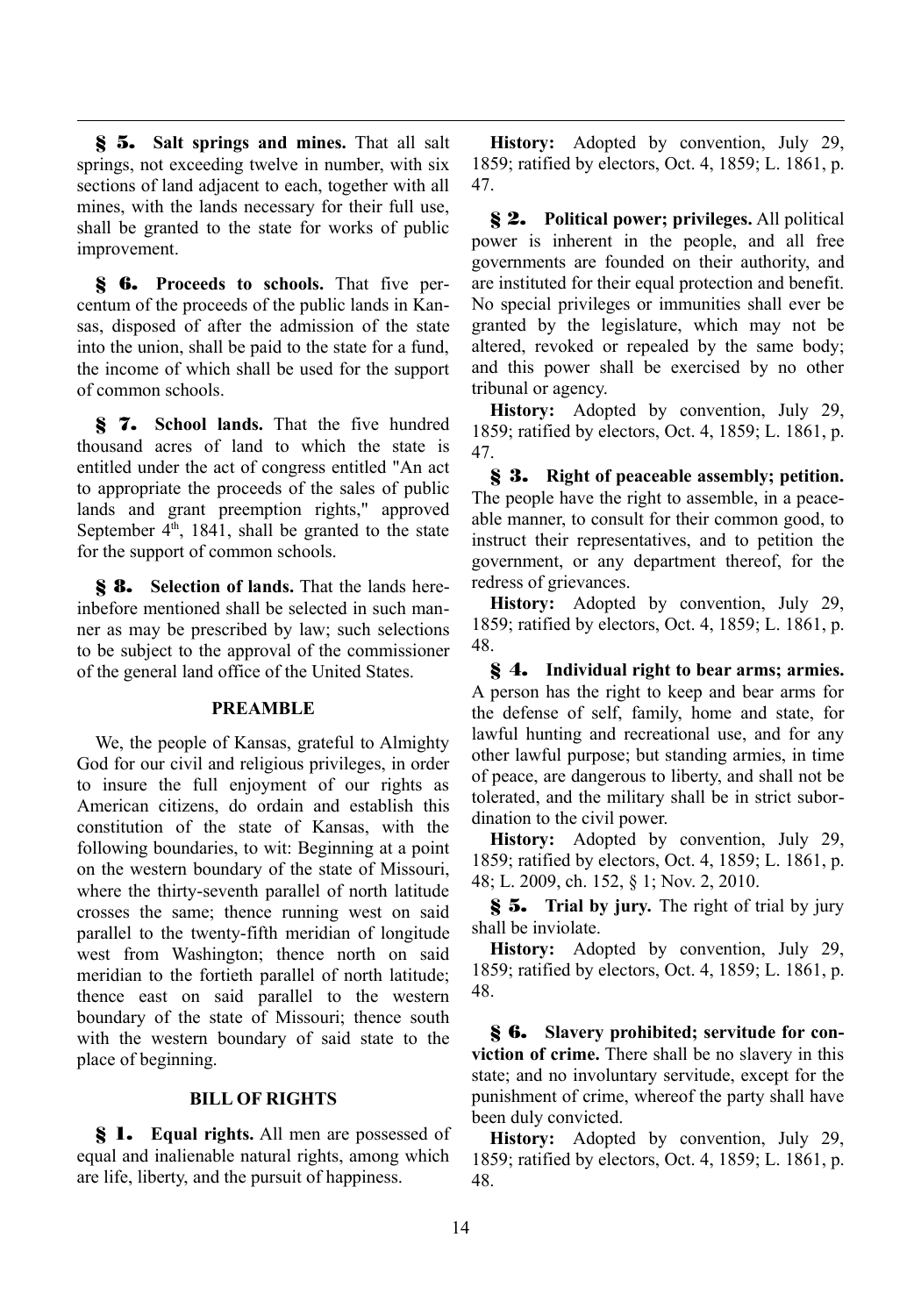**§ 7. Religious liberty; property qualification for public office.** The right to worship God according to the dictates of conscience shall never be infringed; nor shall any person be compelled to attend or support any form of worship; nor shall any control of or interference with the rights of conscience be permitted, nor any preference be given by law to any religious establishment or mode of worship. No religious test or property qualification shall be required for any office of public trust, nor for any vote at any election, nor shall any person be incompetent to testify on account of religious belief.

**History:** Adopted by convention, July 29, 1859; ratified by electors, Oct. 4, 1859; L. 1861, p. 48.

**§ 8. Habeas corpus.** The right to the writ of habeas corpus shall not be suspended, unless the public safety requires it in case of invasion or rebellion.

**History:** Adopted by convention, July 29, 1859; ratified by electors, Oct. 4, 1859; L. 1861, p. 48.

**§ 9. Bail; fines; cruel and unusual punishment.** All persons shall be bailable by sufficient sureties except for capital offenses, where proof is evident or the presumption great. Excessive bail shall not be required, nor excessive fines imposed, nor cruel or unusual punishment inflicted.

**History:** Adopted by convention, July 29, 1859; ratified by electors, Oct. 4, 1859; L. 1861, p. 48.

**§ 10. Trial; defense of accused; witness against self; double jeopardy.** In all prosecutions, the accused shall be allowed to appear and defend in person, or by counsel; to demand the nature and cause of the accusation against him; to meet the witness face to face, and to have compulsory process to compel the attendance of the witnesses in his behalf, and a speedy public trial by an impartial jury of the county or district in which the offense is alleged to have been committed. No person shall be a witness against himself, or be twice put in jeopardy for the same offense.

**History:** Adopted by convention, July 29, 1859; ratified by electors, Oct. 4, 1859; L. 1861, p. 48.

**§ 11. Liberty of press and speech; libel.** The liberty of the press shall be inviolate; and all persons may freely speak, write or publish their sentiments on all subjects, being responsible for the abuse of such rights; and in all civil or criminal actions for libel, the truth may be given in evidence to the jury, and if it shall appear that the alleged libelous matter was published for justifiable ends, the accused party shall be acquitted.

**History:** Adopted by convention, July 29, 1859; ratified by electors, Oct. 4, 1859; L. 1861, p. 48.

**§ 12. No forfeiture of estate for crimes.** No conviction within the state shall work a forfeiture of estate.

**History:** Adopted by convention, July 29, 1859; ratified by electors, Oct. 4, 1859; L. 1861, p. 49; L. 1972, ch. 389, § 1; Nov. 7, 1972.

**§ 13. Treason.** Treason shall consist only in levying war against the state, adhering to its enemies, or giving them aid and comfort. No person shall be convicted of treason unless on the evidence of two witnesses to the overt act, or confession in open court.

**History:** Adopted by convention, July 29, 1859; ratified by electors, Oct. 4, 1859; L. 1861, p. 49.

**§ 14. Soldiers' quarters.** No soldier shall, in time of peace, be quartered in any house without the consent of the occupant, nor in time of war, except as prescribed by law.

**History:** Adopted by convention, July 29, 1859; ratified by electors, Oct. 4, 1859; L. 1861, p. 49.

**§ 15. Search and seizure.** The right of the people to be secure in their persons and property against unreasonable searches and seizures, shall be inviolate; and no warrant shall issue but on probable cause, supported by oath or affirmation, particularly describing the place to be searched and the persons or property to be seized.

**History:** Adopted by convention, July 29, 1859; ratified by electors, Oct. 4, 1859; L. 1861, p. 49.

**§ 16. Imprisonment for debt.** No person shall be imprisoned for debt, except in cases of fraud.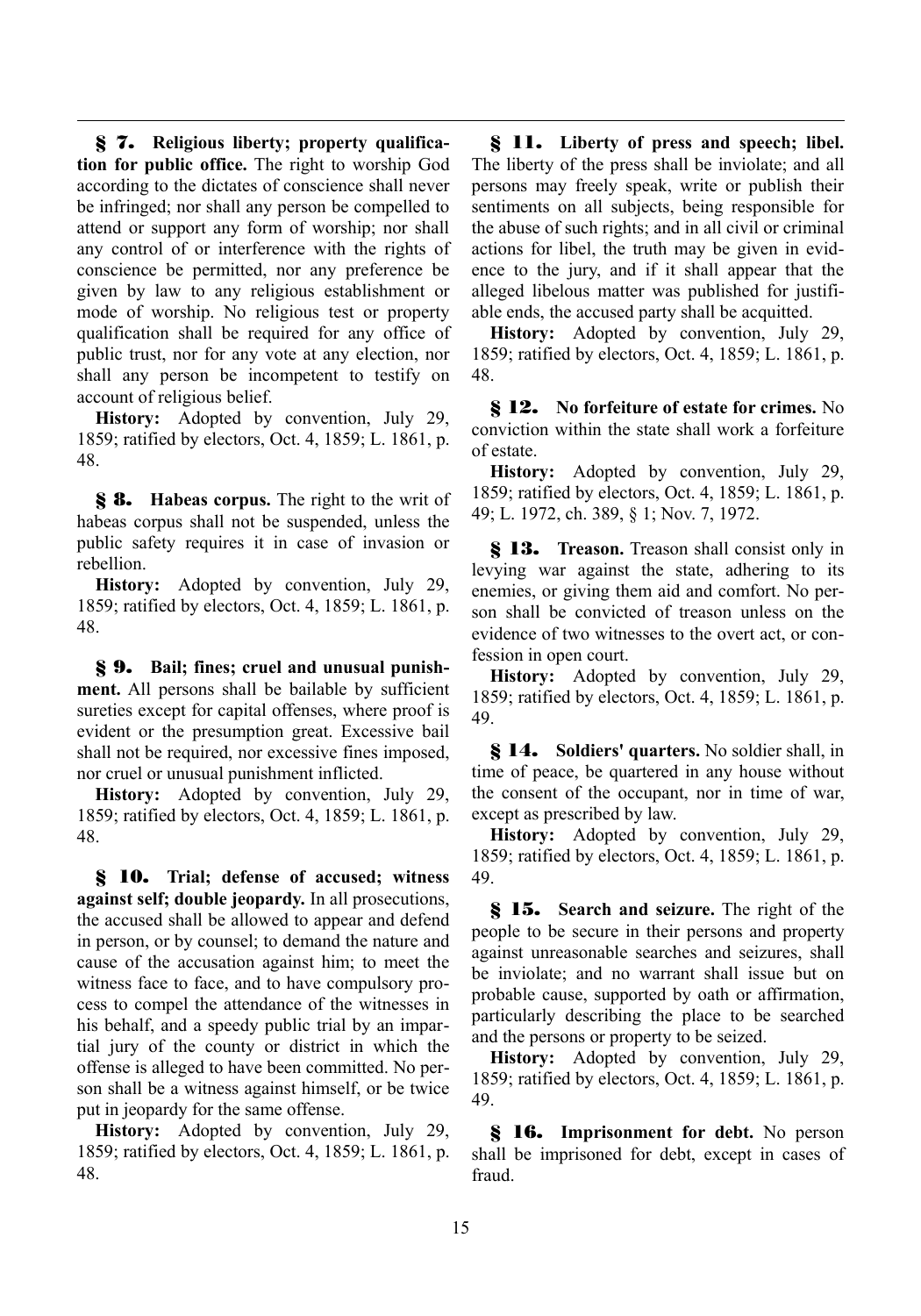**History:** Adopted by convention, July 29, 1859; ratified by electors, Oct. 4, 1859; L. 1861, p. 49.

**§ 17. Property rights of citizens and aliens.** No distinction shall ever be made between citizens of the state of Kansas and the citizens of other states and territories of the United States in reference to the purchase, enjoyment or descent of property. The rights of aliens in reference to the purchase, enjoyment or descent of property may be regulated by law.

**History:** Adopted by convention, July 29, 1859; ratified by electors, Oct. 4, 1859; L. 1861, p. 49; L. 1887, p. 340, S.J.R. no. 6 § 1; Nov. 6, 1888.

**§ 18. Justice without delay.** All persons, for injuries suffered in person, reputation or property, shall have remedy by due course of law, and justice administered without delay.

**History:** Adopted by convention, July 29, 1859; ratified by electors, Oct. 4, 1859; L. 1861, p. 49.

**§ 19. Emoluments or privileges prohibited.** No hereditary emoluments, honors, or privileges shall ever be granted or conferred by the state.

**History:** Adopted by convention, July 29, 1859; ratified by electors, Oct. 4, 1859; L. 1861, p. 49.

**§ 20. Powers retained by people.** This enumeration of rights shall not be construed to impair or deny others retained by the people; and all powers not herein delegated remain with the people.

**History:** Adopted by convention, July 29, 1859; ratified by electors, Oct. 4, 1859; L. 1861, p. 49.

### **Article 1.—EXECUTIVE**

**§ 1. Executive officers; selection; terms.** The constitutional officers of the executive department shall be the governor, lieutenant governor, secretary of state, and attorney general, who shall have such qualifications as are provided by law. Such officers shall be chosen by the electors of this state at the time of voting for members of the legislature in the year 1974 and every four years thereafter, and such officers elected in 1974 and thereafter shall have terms of four years which shall begin on the second Monday of January next after their election, and until their successors are elected and qualified. In the year 1974 and thereafter, at all elections of governor and lieutenant governor the candidates for such offices shall be nominated and elected jointly in such manner as is prescribed by law so that a single vote shall be cast for a candidate for governor and a candidate for lieutenant governor running together, and if such candidates are nominated by petition or convention each petition signature and each convention vote shall be made for a candidate for governor and a candidate for lieutenant governor running together. No person may be elected to more than two successive terms as governor nor to more than two successive terms as lieutenant governor.

**History:** Adopted by convention, July 29, 1859; ratified by electors, Oct. 4, 1859; L. 1861, p. 49; L. 1972, ch. 390, § 1; Nov. 7, 1972.

# **§ 2.**

**History:** Adopted by convention, July 29, 1859; ratified by electors, Oct. 4, 1859; L. 1861, p. 49; eliminated by revision, L. 1972, ch. 390; Nov. 7, 1972.

**§ 3. Executive power of governor.** The supreme executive power of this state shall be vested in a governor, who shall be responsible for the enforcement of the laws of this state.

**History:** Adopted by convention, July 29, 1859; ratified by electors, Oct. 4, 1859; L. 1861, p. 50; L. 1972, ch. 390, § 1; Nov. 7, 1972.

**§ 4. Reports to governor.** The governor may require information in writing from the officers of the executive department, upon any subject relating to their respective duties. The officers of the executive department, and of all public state institutions, shall, at least ten days preceding each regular session of the legislature, severally report to the governor, who shall transmit such reports to the legislature.

**History:** Adopted by convention, July 29, 1859; ratified by electors, Oct. 4, 1859; L. 1861, p. 50; L. 1972, ch. 390, § 1; Nov. 7, 1972.

**§ 5. Governor's duties for legislature; messages; special sessions; adjournment.** The governor may, on extraordinary occasions, call the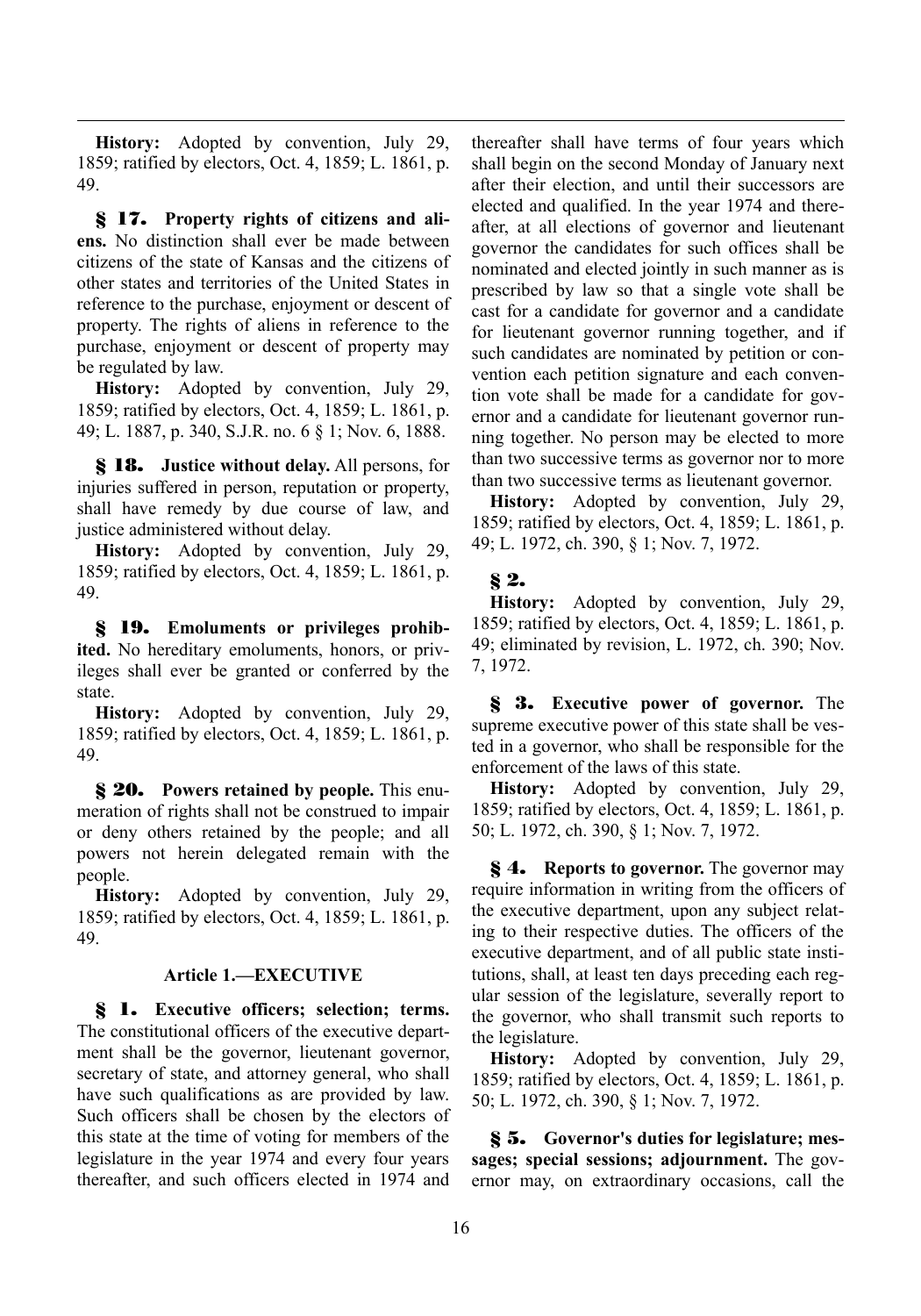legislature into special session by proclamation; and shall call the legislature into special session, upon petition signed by at least two-thirds of the members elected to each house. At every session of the legislature the governor shall communicate in writing information in reference to the condition of the state, and recommend such measures as he deems expedient. In case of disagreement between the two houses in respect of the time of adjournment, the governor may adjourn the legislature to such time as he deems proper, not beyond its next regular session.

**History:** Adopted by convention, July 29, 1859; ratified by electors, Oct. 4, 1859; L. 1861, p. 50; L. 1972, ch. 390, § 1; Nov. 7, 1972.

**§ 6. Reorganization of state agencies of executive branch.** (a) For the purpose of transferring, abolishing, consolidating or coordinating the whole or any part of any state agency, or the functions thereof, within the executive branch of state government, when the governor considers the same necessary for efficient administration, he may issue one or more executive reorganization orders, each bearing an identifying number, and transmit the same to the legislature within the first thirty calendar days of any regular session. Agencies and functions of the legislative and judicial branches, and constitutionally delegated functions of state officers and state boards shall be exempt from executive reorganization orders.

(b) The governor shall transmit each executive reorganization order to both houses of the legislature on the same day, and each such order shall be accompanied by a governor's message which shall specify with respect to each abolition of a function included in the order the statutory authority for the exercise of the function. Every executive reorganization order shall provide for the transfer or other disposition of the records, property and personnel affected by the order. Every executive reorganization order shall provide for all necessary transfers of unexpended balances of appropriations of agencies affected by such order, and such changes in responsibility for and handling of special funds as may be necessary to accomplish the purpose of such order. Transferred balances of appropriations may be used only for the purposes for which the appropriation was originally made.

(c) Each executive reorganization order transmitted to the legislature as provided in this section shall take effect and have the force of general law on the July 1 following its transmittal to the legislature, unless within sixty calendar days and before the adjournment of the legislative session either the senate or the house of representatives adopts by a majority vote of the members elected thereto a resolution disapproving such executive reorganization order. Under the provisions of an executive reorganization order a portion of the order may be effective at a time later than the date on which the order is otherwise effective.

(d) An executive reorganization order which is effective shall be published as and with the acts of the legislature and the statutes of the state. Any executive reorganization order which is or is to become effective may be amended or repealed as statutes of the state are amended or repealed.

**History:** Adopted by convention, July 29, 1859; ratified by electors, Oct. 4, 1859; L. 1861, p. 50; original subject matter stricken by revision and new subject substituted, L. 1972, ch. 390, § 1; Nov. 7, 1972.

**§ 7. Pardons.** The pardoning power shall be vested in the governor, under regulations and restrictions prescribed by law.

**History:** Adopted by convention, July 29, 1859; ratified by electors, Oct. 4, 1859; L. 1861, p. 50; L. 1972, ch. 390, § 1; Nov. 7, 1972.

# **§ 8.**

**History:** Adopted by convention, July 29, 1859; ratified by electors, Oct. 4, 1859; L. 1861, p. 50; eliminated by revision, L. 1972, ch. 390; Nov. 7, 1972.

**§ 9. State seal and commissions.** There shall be a seal of the state, which shall be kept by the governor, and used by him officially, and which shall be the great seal of Kansas. All commissions shall be issued in the name of the state of Kansas; and shall be signed by the governor, countersigned by the secretary of state, and sealed with the great seal.

**History:** Adopted by convention, July 29, 1859; ratified by electors, Oct. 4, 1859; L. 1861, p. 50; L. 1972, ch. 390, § 1; Nov. 7, 1972.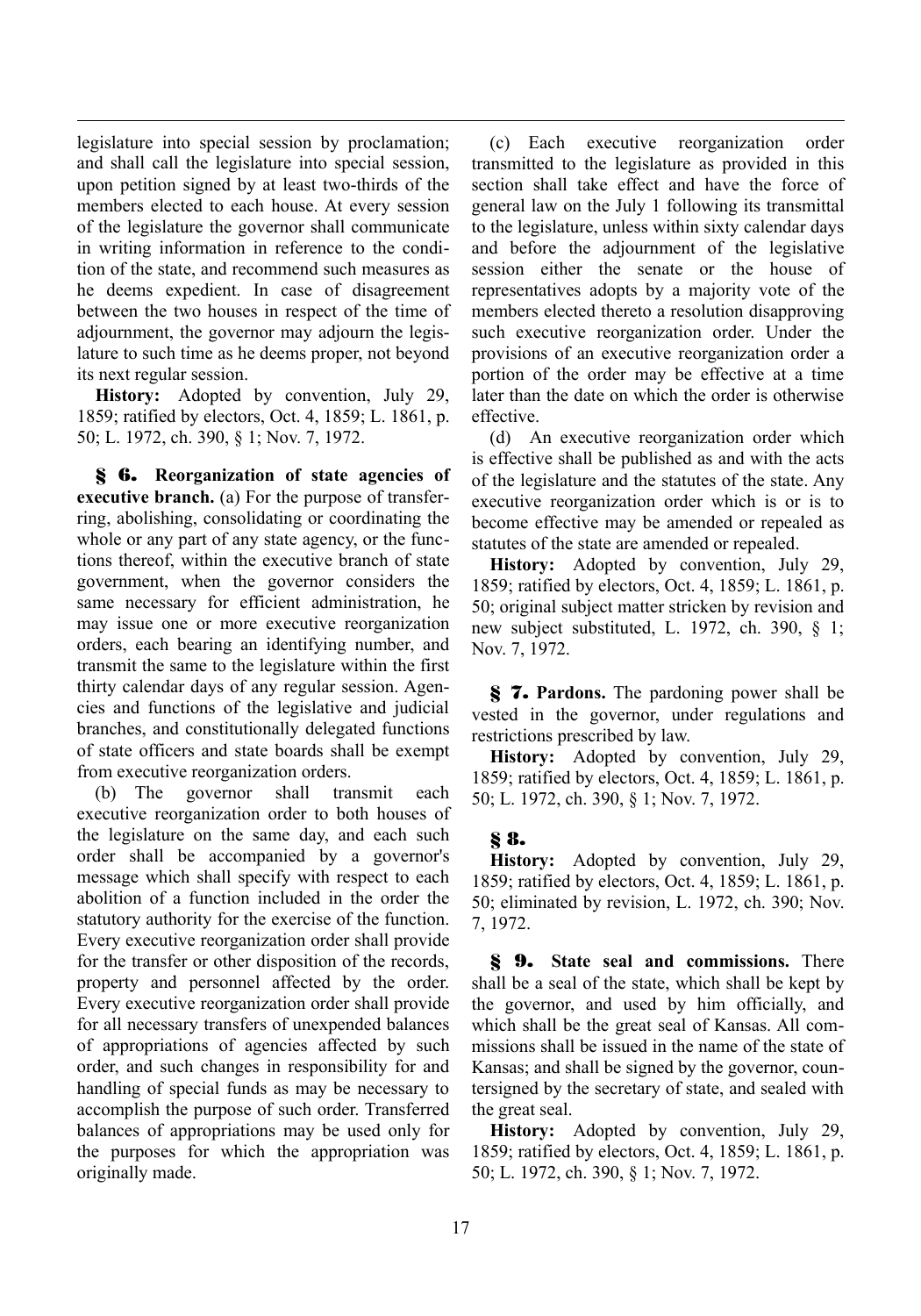### **§ 10.**

**History:** Adopted by convention, July 29, 1859; ratified by electors, Oct. 4, 1859; L. 1861, p. 50; eliminated by revision, L. 1972, ch. 390; Nov. 7, 1972.

**§ 11. Vacancies in executive offices.** When the office of governor is vacant, the lieutenant governor shall become governor. In the event of the disability of the governor, the lieutenant governor shall assume the powers and duties of governor until the disability is removed. The legislature shall provide by law for the succession to the office of governor should the offices of governor and lieutenant governor be vacant, and for the assumption of the powers and duties of governor during the disability of the governor, should the office of lieutenant governor be vacant or the lieutenant governor be disabled. When the office of secretary of state or attorney general is vacant, the governor shall fill the vacancy by appointment for the remainder of the term. If the secretary of state or attorney general is disabled, the governor shall name a person to assume the powers and duties of the office until the disability is removed. The procedure for determining disability and the removal thereof shall be provided by law.

**History:** Adopted by convention, July 29, 1859; ratified by electors, Oct. 4, 1859; L. 1861, p. 50; L. 1972, ch. 390, § 1; Nov. 7, 1972.

**§ 12. Lieutenant governor.** The lieutenant governor shall assist the governor and have such other powers and duties as are prescribed by law.

**History:** Adopted by convention, July 29, 1859; ratified by electors, Oct. 4, 1859; L. 1861, p. 50; L. 1972, ch. 390, § 1; Nov. 7, 1972.

### **§ 13.**

**History:** Adopted by convention, July 29, 1859; ratified by electors, Oct. 4, 1859; L. 1861, p. 51; eliminated by revision, L. 1972, ch. 390; Nov. 7, 1972.

### **§ 14.**

**History:** Adopted by convention, July 29, 1859; ratified by electors, Oct. 4, 1859; L. 1861, p. 51; eliminated by revision, L. 1972, ch. 390; Nov. 7, 1972.

**§ 15. Compensation of officers.** The officers mentioned in this article shall at stated times receive for their services a such compensation as is established by law, which shall not be diminished during their terms of office, unless by general law applicable to all salaried officers of the state. Any person exercising the powers and duties of an office mentioned in this article shall receive the compensation established by law for that office.

**History:** Adopted by convention, July 29, 1859; ratified by electors, Oct. 4, 1859; L. 1861, p. 51; L. 1972, ch. 390, § 1; Nov. 7, 1972.

### **§ 16.**

**History:** Adopted by convention, July 29, 1859; ratified by electors, Oct. 4, 1859; L. 1861, p. 51; eliminated by revision, L. 1972, ch. 390; Nov. 7, 1972.

#### **Article 2.—LEGISLATIVE**

**§ 1. Legislative power.** The legislative power of this state shall be vested in a house of representatives and senate.

**History:** Adopted by convention, July 29, 1859; ratified by electors, Oct. 4, 1859; L. 1861, p. 51; L. 1974, ch. 458, § 1; Nov. 5, 1974.

**§ 2. Senators and representatives.** The number of representatives and senators shall be regulated by law, but shall not exceed one hundred twenty-five representatives and forty senators. Representatives and senators shall be elected from single-member districts prescribed by law. Representatives shall be elected for two year terms. Senators shall be elected for four year terms. The terms of representatives and senators shall commence on the second Monday of January of the year following election.

**History:** Adopted by convention, July 29, 1859; ratified by electors, Oct. 4, 1859; L. 1861, p. 51; L. 1873, ch. 134, § 1; L. 1974, ch. 458, § 1; Nov. 5, 1974.

**§ 3. Compensation of members of legislature.** The members of the legislature shall receive such compensation as may be provided by law or such compensation as is determined according to law.

**History:** Adopted by convention, July 29, 1859; ratified by electors, Oct. 4, 1859; L. 1861, p. 51; L. 1947, ch. 250, § 1; L. 1961, ch. 196, § 1; L. 1974, ch. 458, § 1; Nov. 5, 1974.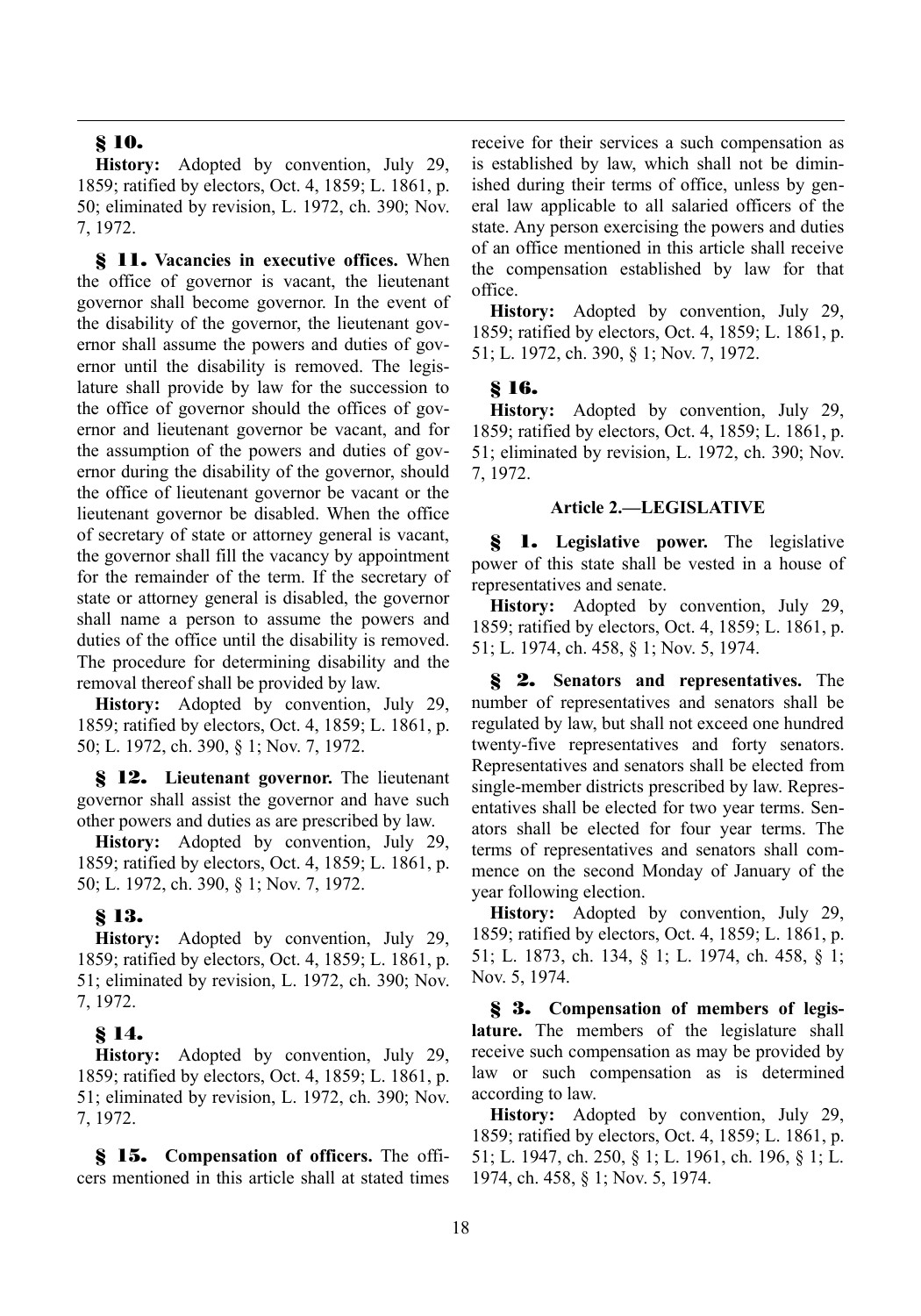**§ 4. Qualifications of members.** During the time that any person is a candidate for nomination or election to the legislature and during the term of each legislator, such candidate or legislator shall be and remain a qualified elector who resides in his or her district.

**History:** Adopted by convention, July 29, 1859; ratified by electors, Oct. 4, 1859; L. 1861, p. 52; L. 1974, ch. 458, § 1; Nov. 5, 1974.

**§ 5. Eligibility and disqualification of members.** No member of congress and no civil officer or employee of the United States or of any department, agency, or instrumentality thereof shall be eligible to be a member of the legislature. Any member of the legislature who accepts any appointment or election contrary to the foregoing shall be disqualified as a member of the legislature.

**History:** Adopted by convention, July 29, 1859; ratified by electors, Oct. 4, 1859; L. 1861, p. 52; L. 1974, ch. 458, § 1; Nov. 5, 1974.

# **§ 6.**

**History:** Adopted by convention, July 29, 1859; ratified by electors, Oct. 4, 1859; L. 1861, p. 52; eliminated by revision, L. 1974, ch. 458; Nov. 5, 1974.

# **§ 7.**

**History:** Adopted by convention, July 29, 1859; ratified by electors, Oct. 4, 1859; L. 1861, p. 52; eliminated by revision, L. 1974, ch. 458; Nov. 5, 1974.

**§ 8. Organization and sessions.** The legislature shall meet in regular session annually commencing on the second Monday in January, and all sessions shall be held at the state capital. The duration of regular sessions held in even-numbered years shall not exceed ninety calendar days. Such sessions may be extended beyond ninety calendar days by an affirmative vote of two-thirds of the member selected to each house. Bills and concurrent resolutions under consideration by the legislature upon adjournment of a regular session held in an odd-numbered year may be considered at the next succeeding regular session held in an evennumbered year, as if there had been no such adjournment.

The legislature shall be organized concurrently

with the terms of representatives except that the senate shall remain organized during the terms of senators. The president of the senate shall preside over the senate, and the speaker of the house of representatives shall preside over the house of representatives. A majority of the members then elected (or appointed) and qualified of the house of representatives or the senate shall constitute a quorum of that house. Neither house, without the consent of the other, shall adjourn for more than two days, Sundays excepted. Each house shall elect its presiding officer and determine the rules of its proceedings, except that the two houses may adopt joint rules on certain matters and provide for the manner of change thereof. Each house shall provide for the expulsion or censure of members in appropriate cases. Each house shall be the judge of elections, returns and qualifications of its own members.

**History:** Adopted by convention, July 29, 1859; ratified by electors, Oct. 4, 1859; L. 1861, p. 52; L. 1974, ch. 458, § 1; Nov. 5, 1974.

**§ 9. Vacancies in legislature.** All vacancies occurring in either house shall be filled as provided by law.

**History:** Adopted by convention, July 29, 1859; ratified by electors, Oct. 4, 1859; L. 1861, p. 52; L. 1945, ch. 200, § 1; L. 1974, ch. 458, § 1; Nov. 5, 1974.

**§ 10. Journals.** Each house shall publish a journal of its proceedings. The affirmative and negative votes upon the final passage of every bill and every concurrent resolution for amendment of this constitution or ratification of an amendment to the Constitution of the United States shall be entered in the journal. Any member of either house may make written protest against any act or resolution, and the same shall be entered in the journal without delay or alteration.

**History:** Adopted by convention, July 29, 1859; ratified by electors, Oct. 4, 1859; L. 1861, p. 52; L. 1974, ch. 458, § 1; Nov. 5, 1974.

# **§ 11.**

**History:** Adopted by convention, July 29, 1859; ratified by electors, Oct. 4, 1859; L. 1861, p. 52; eliminated by revision, L. 1974, ch. 458; Nov. 5, 1974.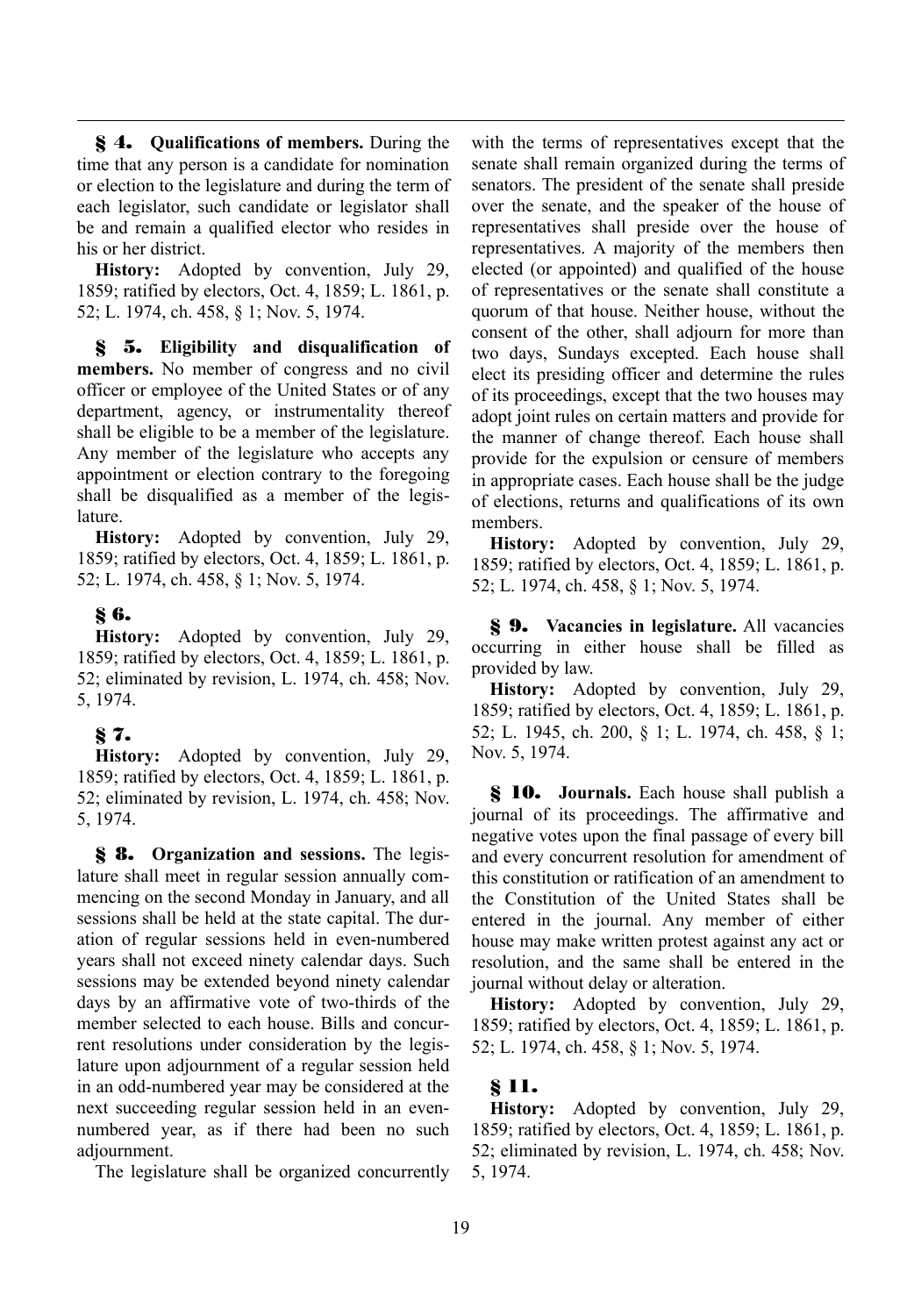**§ 12. Origination by either house.** Bills and concurrent resolutions may originate in either house, but may be amended or rejected by the other.

**History:** Adopted by convention, July 29, 1859; ratified by electors, Oct. 4, 1859; L. 1861, p. 52; L. 1864, ch. 46, § 1; L. 1974, ch. 458, § 1; Nov. 5, 1974.

**§ 13. Majority for passage of bills.** A majority of the members then elected (or appointed) and qualified of each house, voting in the affirmative, shall be necessary to pass any bill. Two-thirds (2/3) of the members then elected (or appointed) and qualified in each house, voting in the affirmative, shall be necessary to ratify any amendment to the Constitution of the United States or to make any application for congress to call a convention for proposing amendments to the Constitution of the United States.

**History:** Adopted by convention, July 29, 1859; ratified by electors, Oct. 4, 1859; L. 1861, p. 52; L. 1974, ch. 458, § 1; Nov. 5, 1974.

**§ 14. Approval of bills; vetoes.** (a) Within ten days after passage, every bill shall be signed by the presiding officers and presented to the governor. If the governor approves a bill, he shall sign it. If the governor does not approve a bill, the governor shall veto it by returning the bill, with a veto message of the objections, to the house of origin of the bill. Whenever a veto message is so received, the message shall be entered in the journal and in not more than thirty calendar days (excluding the day received), the house of origin shall reconsider the bill. If two-thirds of the members then elected (or appointed) and qualified shall vote to pass the bill, it shall be sent, with the veto message, to the other house, which shall in not more than thirty calendar days (excluding the day received) also reconsider the bill, and if approved by two-thirds of the members then elected (or appointed) and qualified, it shall become a law, notwithstanding the governor's veto.

If any bill shall not be returned within ten calendar days (excluding the day presented) after it shall have been presented to the governor, it shall become a law in like manner as if it had been signed by the governor.

(b) If any bill presented to the governor contains several items of appropriation of money, one

or more of such items may be disapproved by the governor while the other portion of the bill is approved by the governor. In case the governor does so disapprove, a veto message of the governor stating the item or items disapproved, and the reasons therefor, shall be appended to the bill at the time it is signed, and the bill shall be returned with the veto message to the house of origin of the bill. Whenever a veto message is so received, the message shall be entered in the journal and, in not more than thirty calendar days, the house of origin shall reconsider the items of the bill which have been disapproved. If twothirds of the members then elected (or appointed) and qualified shall vote to approve any item disapproved by the governor, the bill, with the veto message, shall be sent to the other house, which shall in not more than thirty calendar days also reconsider each such item so approved by the house of origin, and if approved by two-thirds of all the members then elected (or appointed) and qualified, any such item shall take effect and become a part of the bill.

**History:** Adopted by convention, July 29, 1859; ratified by electors, Oct. 4, 1859; L. 1861, p. 52; L. 1903, ch. 545, § 1; L. 1974, ch. 458, § 1; Nov. 5, 1974.

**§ 15. Requirements before bill passed.** No bill shall be passed on the day that it is introduced, unless in case of emergency declared by twothirds of the members present in the house where a bill is pending.

**History:** Adopted by convention, July 29, 1859; ratified by electors, Oct. 4, 1859; L. 1861, p. 53; L. 1974, ch. 458, § 1; Nov. 5, 1974.

**§ 16. Subject and title of bills; amendment or revival of statutes.** No bill shall contain more than one subject, except appropriation bills and bills for revision or codification of statutes. The subject of each bill shall be expressed in its title. No law shall be revived or amended, unless the new act contain the entire act revived or the section or sections amended, and the section or sections so amended shall be repealed. The provisions of this section shall be liberally construed to effectuate the acts of the legislature.

**History:** Adopted by convention, July 29, 1859; ratified by electors, Oct. 4, 1859; L. 1861, p. 53; L. 1974, ch. 458, § 1; Nov. 5, 1974.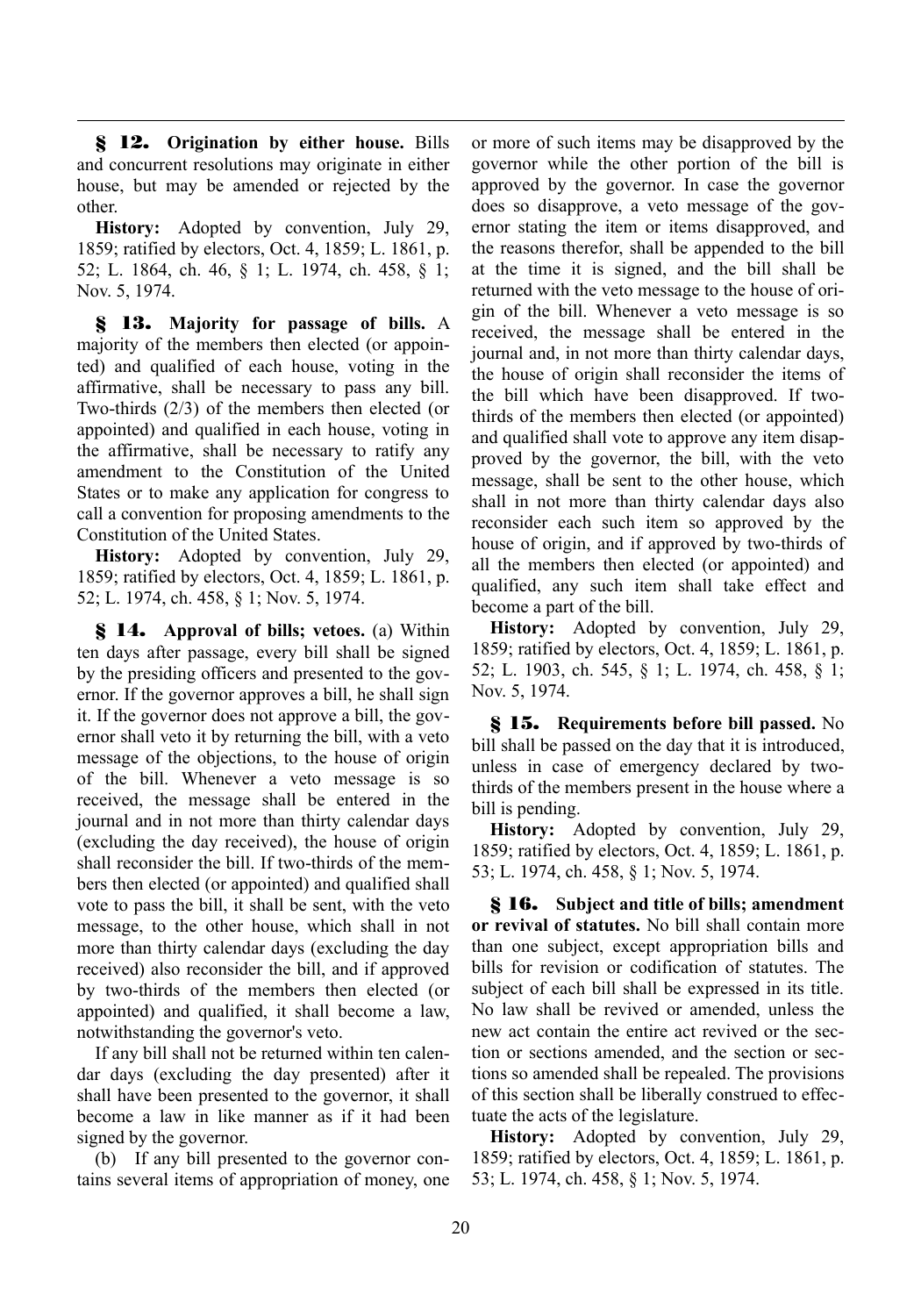**§ 17. Uniform operation of laws of a general nature.** All laws of a general nature shall have a uniform operation throughout the state: Provided, The legislature may designate areas in counties that have become urban in character as "urban areas" and enact special laws giving to any one or more of such counties or urban areas such powers of local government and consolidation of local government as the legislature may deem proper.

**History:** Adopted by convention, July 29, 1859; ratified by electors, Oct. 4, 1859; L. 1861, p. 53; L. 1905, ch. 543, § 1; 1953 S.C.R. 13, § 1; L. 1974, ch. 458, § 1; Nov. 5, 1974.

**§ 18. Election or appointment of officers; filling vacancies.** The legislature may provide for the election or appointment of all officers and the filling of all vacancies not otherwise provided for in this constitution.

**History:** Adopted by convention, July 29, 1859; ratified by electors, Oct. 4, 1859; L. 1861, p. 53; original subject matter stricken and new subject substituted, L. 1974, ch. 458, § 1; Nov. 5, 1974.

**§ 19. Publication of acts.** No act shall take effect until the enacting bill is published as provided by law.

**History:** Adopted by convention, July 29, 1859; ratified by electors, Oct. 4, 1859; L. 1861, p. 53; L. 1974, ch. 458, § 1; Nov. 5, 1974.

**§ 20. Enacting clause of bills; laws enacted only by bill.** The enacting clause of all bills shall be "Be it enacted by the Legislature of the State of Kansas:". No law shall be enacted except by bill.

**History:** Adopted by convention, July 29, 18 59;ratified by electors, Oct. 4, 1859; L. 1861, p. 53; L. 1974, ch. 458, § 1; Nov. 5, 1974.

**§ 21. Delegation of powers of local legislation and administration.** The legislature may confer powers of local legislation and administration upon political subdivisions.

**History:** Adopted by convention, July 29, 1859; ratified by electors, Oct. 4, 1859; L. 1861, p. 53; L. 1974, ch. 458, § 1; Nov. 5, 1974.

**§ 22. Legislative immunity.** For any speech, written document or debate in either house, the members shall not be questioned elsewhere. No

member of the legislature shall be subject to arrest —except for treason, felony or breach of the peace —in going to, or returning from, the place of meeting, or during the continuance of the session; neither shall he be subject to the service of any civil process during the session, nor for fifteen days previous to its commencement.

**History:** Adopted by convention, July 29, 1859; ratified by electors, Oct. 4, 1859; L. 1861, p. 54; L. 1974, ch. 458, § 1; Nov. 5, 1974.

# **§ 23.**

**History:** Adopted by convention, July 29, 1859; ratified by electors, Oct. 4, 1859; L. 1861, p. 54; eliminated by revision, L. 1974, ch. 458; Nov. 5, 1974.

**§ 24. Appropriations.** No money shall be drawn from the treasury except in pursuance of a specific appropriation made by law.

**History:** Adopted by convention, July 29, 1859; ratified by electors, Oct. 4, 1859; L. 1861, p. 54; L. 1876, ch. 129, § 1; L. 1974, ch. 458, § 1; Nov. 5, 1974.

# **§ 25.**

**History:** Adopted by convention, July 29, 1859; ratified by electors, Oct. 4, 1859; L. 1861, p. 54; L. 1875, ch. 140, § 1; 1953 S.C.R. no. 1; L. 1966, ch. 7, § 1, Special Sess.; eliminated by revision, L. 1974, ch. 458; Nov. 5, 1974.

# **§ 26.**

**History:** Adopted by convention, July 29, 1859; ratified by electors, Oct. 4, 1859; L. 1861, p. 54; Repealed, L. 1972, ch. 391, § 1; Aug. 1, 1972.

**§ 27. Impeachment.** The house of representatives shall have the sole power to impeach. All impeachments shall be tried by the senate; and when sitting for that purpose, the senators shall take an oath to do justice according to the law and the evidence. No person shall be convicted without the concurrence of two-thirds of the senators then elected (or appointed) and qualified.

**History:** Adopted by convention, July 29, 1859; ratified by electors, Oct. 4, 1859; L. 1861, p. 54; L. 1974, ch. 458, § 1; Nov. 5, 1974.

**§ 28. Officers impeachable; grounds; punishment.** The governor and all other officers under this constitution, shall be removed from office on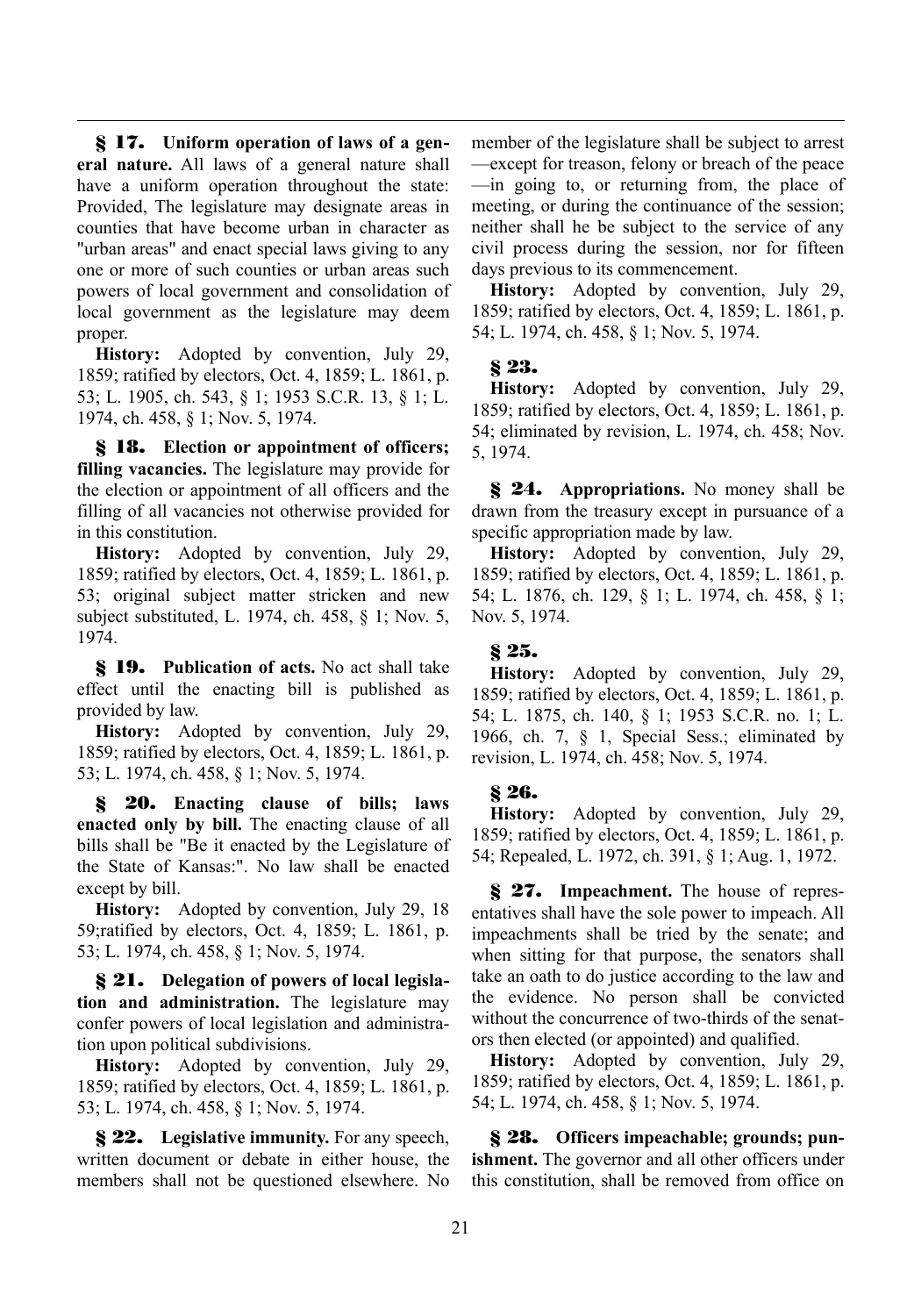impeachment for, and conviction of treason, bribery, or other high crimes and misdemeanors.

**History:** Adopted by convention, July 29, 1859; ratified by electors, Oct. 4, 1859; L. 1861, p. 54; L. 1974, ch. 458, § 1; Nov. 5, 1974.

### **§ 29.**

**History:** L. 1875, ch. 140, § 1; eliminated by revision, L. 1974, ch. 458; Nov. 5, 1974.

**§ 30. Delegation of powers to interstate bodies.** The legislature may confer legislative powers upon interstate bodies, comprised of officers of this state or its political subdivisions acting in conjunction with officers of other jurisdictions, relating to the functions thereof. Any such delegation, and any agreement made thereunder shall be subject to limitation, change or termination by the legislature, unless contained in a compact approved by the congress.

**History:** L. 1974, ch. 458, § 1; Nov. 5, 1974.

### **Article 3.—JUDICIAL**

**§ 1. Judicial power; seals; rules.** The judicial power of this state shall be vested exclusively in one court of justice, which shall be divided into one supreme court, district courts, and such other courts as are provided by law; and all courts of record shall have a seal. The supreme court shall have general administrative authority over all courts in this state.

**History:** Adopted by convention, July 29, 1859; ratified by electors, Oct. 4, 1859; L. 1861, p. 54; L. 1972, ch. 392, § 1; Nov. 7, 1972.

**§ 2. Supreme court.** The supreme court shall consist of not less than seven justices who shall be selected as provided by this article. All cases shall be heard with not fewer than four justices sitting and the concurrence of a majority of the justices sitting and of not fewer than four justices shall be necessary for a decision. The term of office of the justices shall be six years except as hereinafter provided. The justice who is senior in continuous term of service shall be chief justice, and in case two or more have continuously served during the same period the senior in age of these shall be chief justice. A justice may decline or resign from the office of chief justice without resigning from the court. Upon such declination or resignation, the justice who is next senior in continuous term of service shall become chief justice. During incapacity of a chief justice, the duties, powers and emoluments of the office shall devolve upon the justice who is next senior in continuous service.

**History:** Adopted by convention, July 29, 1859; ratified by electors, Oct. 4, 1859; L. 1861, p. 54; L. 1899, ch. 314, § 1; L. 1957, ch. 234, § 1; L. 1972, ch. 392, § 1; Nov. 7, 1972.

**§ 3. Jurisdiction and terms.** The supreme court shall have original jurisdiction in proceedings in quo warranto, mandamus, and habeas corpus; and such appellate jurisdiction as may be provided by law. It shall hold one term each year at the seat of government and such other terms at such places as may be provided by law, and its jurisdiction shall be co-extensive with the state.

**History:** Adopted by convention, July 29, 1859; ratified by electors, Oct. 4, 1859; L. 1861, p. 55; L. 1972, ch. 392, § 1; Nov. 7, 1972.

**§ 4. Reporter; clerk.** There shall be appointed, by the justices of the supreme court, a reporter and clerk of said court, who shall hold their offices two years, and whose duties shall be prescribed by law.

**History:** Adopted by convention, July 29, 1859; ratified by electors, Oct. 4, 1859; L. 1861, p. 55; L. 1972, ch. 392, § 1; Nov. 7, 1972.

**§ 5. Selection of justices of the supreme court.** (a) Any vacancy occurring in the office of any justice of the supreme court and any position to be open thereon as a result of enlargement of the court, or the retirement or failure of an incumbent to file his declaration of candidacy to succeed himself as hereinafter required, or failure of a justice to be elected to succeed himself, shall be filled by appointment by the governor of one of three persons possessing the qualifications of office who shall be nominated and whose names shall be submitted to the governor by the supreme court nominating commission established as hereinafter provided.

(b) In event of the failure of the governor to make the appointment within sixty days from the time the names of the nominees are submitted to him, the chief justice of the supreme court shall make the appointment from such nominees.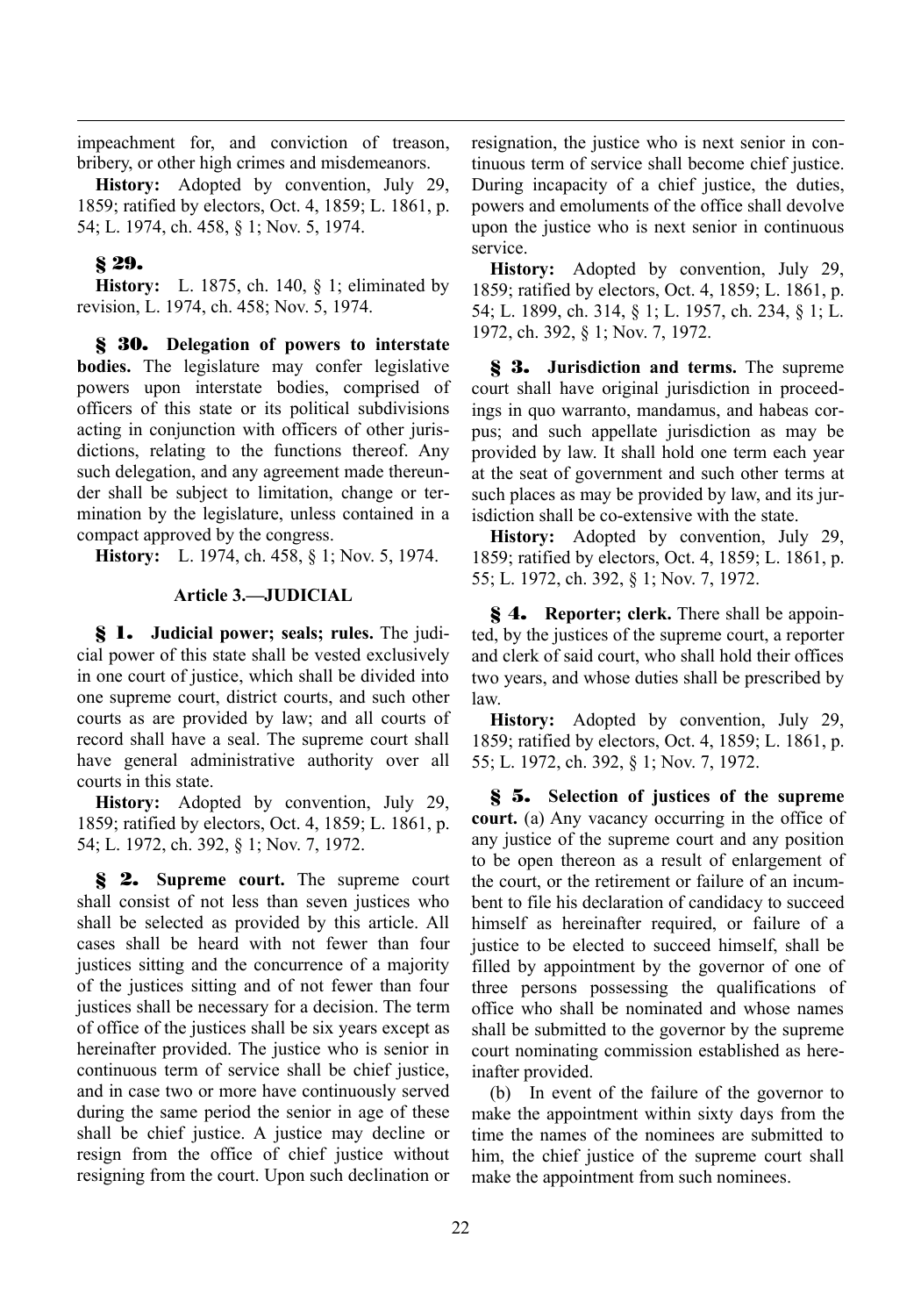(c) Each justice of the supreme court appointed pursuant to provisions of subsection (a) of this section shall hold office for an initial term ending on the second Monday in January following the first general election that occurs after the expiration of twelve months in office. Not less than sixty days prior to the holding of the general election next preceding the expiration of his term of office, any justice of the supreme court may file in the office of the secretary of state a declaration of candidacy for election to succeed himself. If a declaration is not so filed, the position held by such justice shall be open from the expiration of his term of office. If such declaration is filed, his name shall be submitted at the next general election to the electors of the state on a separate judicial ballot, without party designation, reading substantially as follows:

"Shall \_\_\_\_\_\_\_\_\_\_\_\_\_\_\_\_\_\_\_\_\_\_\_\_\_\_\_\_\_\_\_\_\_\_

(Here insert name of justice.)

 $\mathcal{L}_\text{max}$  , and the set of the set of the set of the set of the set of the set of the set of the set of the set of the set of the set of the set of the set of the set of the set of the set of the set of the set of the (Here insert the title of the court.)

be retained in office?"

If a majority of those voting on the question vote against retaining him in office, the position or office which he holds shall be open upon the expiration of his term of office; otherwise he shall, unless removed for cause, remain in office for the regular term of six years from the second Monday in January following such election. At the expiration of each term he shall, unless by law he is compelled to retire, be eligible for retention in office by election in the manner prescribed in this section.

(d) A nonpartisan nominating commission whose duty it shall be to nominate and submit to the governor the names of persons for appointment to fill vacancies in the office of any justice of the supreme court is hereby established, and shall be known as the "supreme court nominating commission." Said commission shall be organized as hereinafter provided.

(e) The supreme court nominating commission shall be composed as follows: One member, who shall be chairman, chosen from among their number by the members of the bar who are residents of and licensed in Kansas; one member from each congressional district chosen from among their number by the resident members of the bar in each such district; and one member, who is not a lawyer, from each congressional district, appointed by the governor from among the residents of each such district.

(f) The terms of office, the procedure for selection and certification of the members of the commission and provision for their compensation or expenses shall be as provided by the legislature.

(g) No member of the supreme court nominating commission shall, while he is a member, hold any other public office by appointment or any official position in a political party or for six months thereafter be eligible for nomination for the office of justice of the supreme court. The commission may act only by the concurrence of a majority of its members.

**History:** Adopted by convention, July 29, 1859; ratified by electors, Oct. 4, 1859; original subject matter stricken, L. 1957, ch. 234, § 1; new subject matter substituted, L. 1972, ch. 392, § 1; Nov. 7, 1972.

**§ 6. District courts.** (a) The state shall be divided into judicial districts as provided by law. Each judicial district shall have at least one district judge. The term of office of each judge of the district court shall be four years. District court shall be held at such times and places as may be provided by law. The district judges shall be elected by the electors of the respective judicial districts unless the electors of a judicial district have adopted and not subsequently rejected a method of nonpartisan selection. The legislature shall provide a method of nonpartisan selection of district judges and for the manner of submission and resubmission thereof to the electors of a judicial district. A nonpartisan method of selection of district judges may be adopted, and once adopted may be rejected, only by a majority of electors of a judicial district voting on the question at an election in which the proposition is submitted. Whenever a vacancy occurs in the office of district judge, it shall be filled by appointment by the governor until the next general election that occurs more than thirty days after such vacancy, or as may be provided by such nonpartisan method of selection.

(b) The district courts shall have such jurisdiction in their respective districts as may be provided by law.

(c) The legislature shall provide for clerks of the district courts.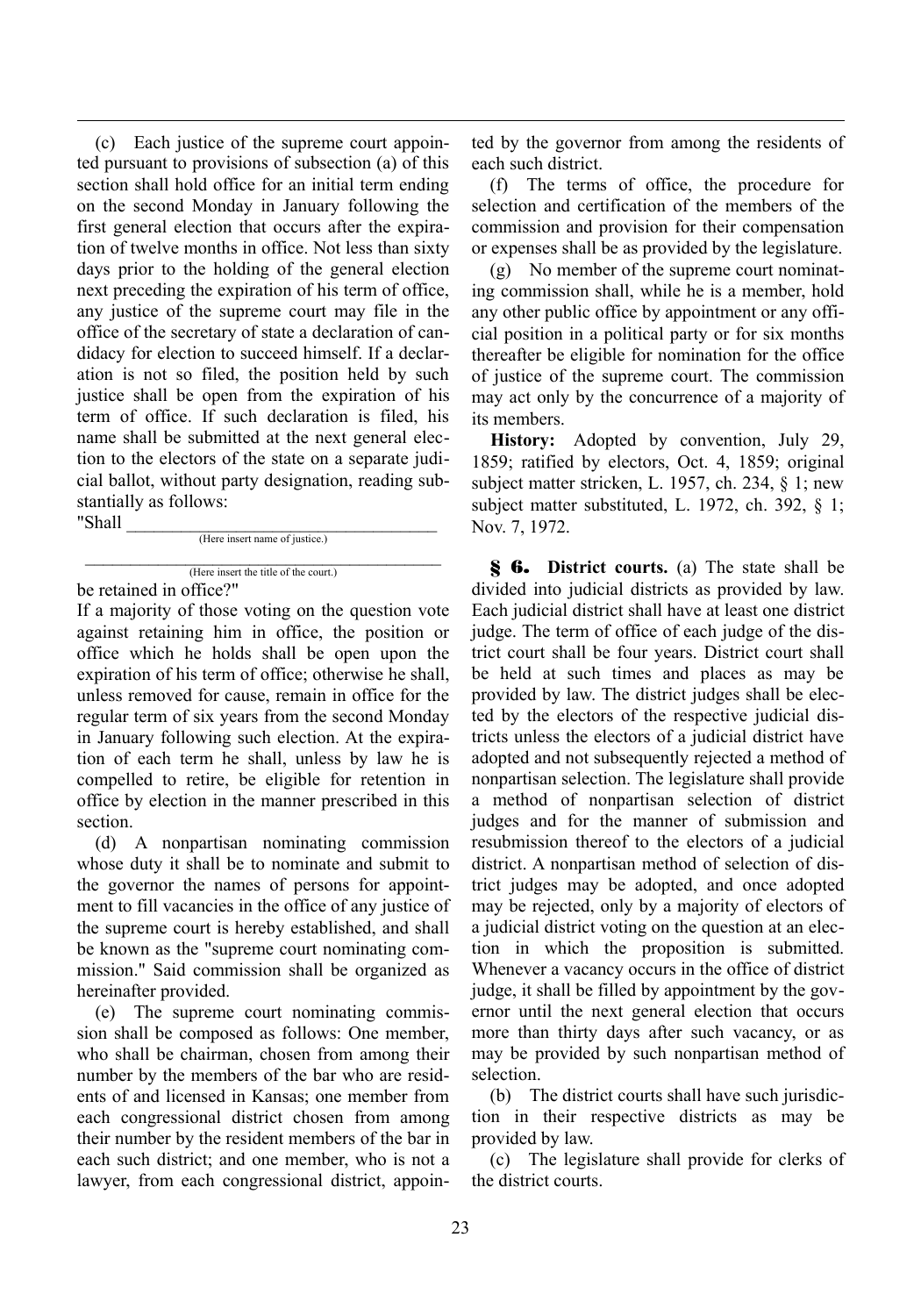(d) Provision may be made by law for judges pro tem of the district court.

(e) The supreme court or any justice thereof shall have the power to assign judges of district courts temporarily to other districts.

(f) The supreme court may assign a district judge to serve temporarily on the supreme court.

**History:** Adopted by convention, July 29, 1859; ratified by electors, Oct. 4, 1859; L. 1861, p. 55; L. 1972, ch. 392, § 1; Nov. 7, 1972.

**§ 7. Qualifications of justices and judges.** Justices of the supreme court and judges of the district courts shall be at least thirty years of age and shall be duly authorized by the supreme court of Kansas to practice law in the courts of this state and shall possess such other qualifications as may be prescribed by law.

**History:** Adopted by convention, July 29, 1859; ratified by electors, Oct. 4, 1859; L. 1861, p. 55; original subject matter eliminated and present substituted, L. 1972, ch. 392, § 1; Nov. 7, 1972.

**§ 8. Prohibition of political activity by justices and certain judges.** No justice of the supreme court who is appointed or retained under the procedure of section 5 of this article, nor any judge of the district court holding office under a nonpartisan method authorized in subsection (a) of section 6 of this article, shall directly or indirectly make any contribution to or hold any office in a political party or organization or take part in any political campaign.

**History:** Adopted by convention, July 29, 1859; ratified by electors, Oct. 4, 1859; L. 1861, p. 55; L. 1905, ch. 544, § 1; original subject matter eliminated and present substituted, L. 1972, ch. 392, § 1; Nov. 7, 1972.

# **§ 9.**

**History:** Adopted by convention, July 29, 1859; ratified by electors, Oct. 4, 1859; L. 1861, p. 55; eliminated by revision, L. 1972, ch. 392, § 1; Nov. 7, 1972.

# **§ 10.**

**History:** Adopted by convention, July 29, 1859; ratified by electors, Oct. 4, 1859; L. 1861, p. 55; eliminated by revision, L. 1972, ch. 392, § 1; Nov. 7, 1972.

# **§ 11.**

**History:** Adopted by convention, July 29, 1859; ratified by electors, Oct. 4, 1859; L. 1861, p. 55; stricken from article, L. 1957, ch. 234, § 1; Nov. 4, 1958.

**§ 12. Extension of terms until successor qualified.** All judicial officers shall hold their offices until their successors shall have qualified.

**History:** Adopted by convention, July 29, 1859; ratified by electors, Oct. 4, 1859; L. 1861, p. 56; L. 1972, ch. 392, § 1; Nov. 7, 1972.

**§ 13. Compensation of justices and judges; certain limitation.** The justices of the supreme court and judges of the district courts shall receive for their services such compensation as may be provided by law, which shall not be diminished during their terms of office, unless by general law applicable to all salaried officers of the state. Such justices or judges shall receive no fees or perquisites nor hold any other office of profit or trust under the authority of the state, or the United States except as may be provided by law, or practice law during their continuance in office.

**History:** Adopted by convention, July 29, 1859; ratified by electors, Oct. 4, 1859; L. 1861, p. 56; L. 1947, ch. 249, § 1; L. 1972, ch. 392, § 1; Nov. 7, 1972.

# **§ 14.**

**History:** Adopted by convention, July 29, 1859; ratified by electors, Oct. 4, 1859; L. 1861, p. 56; eliminated by revision, L. 1972, ch. 392, § 1; Nov. 7, 1972.

**§ 15. Removal of justices and judges.** Justices of the supreme court may be removed from office by impeachment and conviction as prescribed in article 2 of this constitution. In addition to removal by impeachment and conviction, justices may be retired after appropriate hearing, upon certification to the governor, by the supreme court nominating commission that such justice is so incapacitated as to be unable to perform adequately his duties. Other judges shall be subject to retirement for incapacity, and to discipline, suspension and removal for cause by the supreme court after appropriate hearing.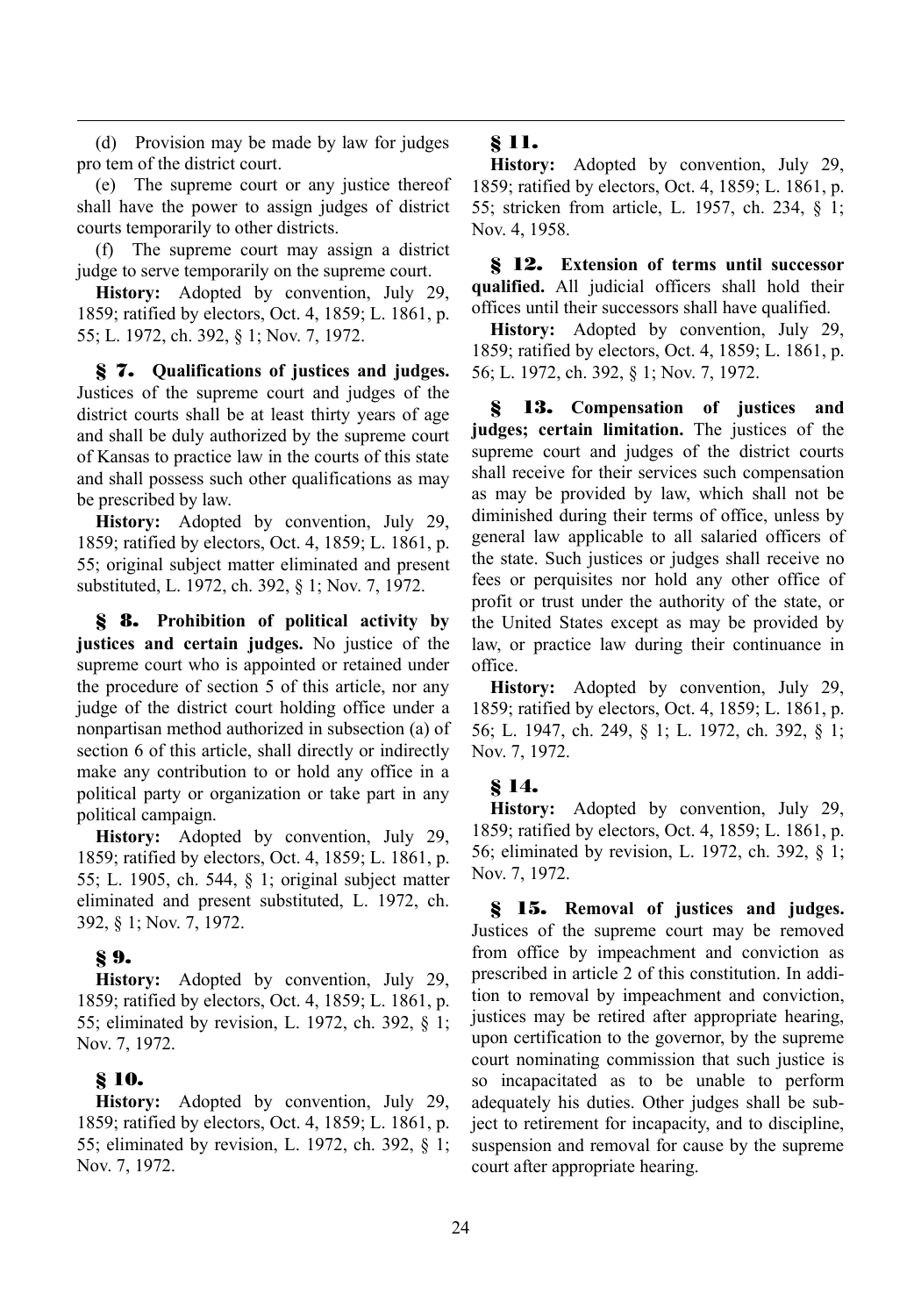**History:** Adopted by convention, July 29, 1859; ratified by electors, Oct. 4, 1859; L. 1861, p. 56; L. 1972, ch. 392, § 1; Nov. 7, 1972.

**§ 16. Savings clause.** Nothing contained in this amendment to the constitution shall: (a) Shorten the term of office or abolish the office of any justice of the supreme court, any judge of the district court, or any other judge of any other court who is holding office at the time this amendment becomes effective, or who is holding office at the time of adoption, rejection, or resubmission of a nonpartisan method of selection of district judges as provided in subsection (a) of section 6 hereof, and all such justices and judges shall hold their respective offices for the terms for which elected or appointed unless sooner removed in the manner provided by law; (b) repeal any statute of this state relating to the supreme court, the supreme court nominating commission, district courts, or any other court, or relating to the justices or judges of such courts, and such statutes shall remain in force and effect until amended or repealed by the legislature.

**History:** Adopted by convention, July 29, 1859; ratified by electors, Oct. 4, 1859; L. 1861, p. 56; original subject matter stricken and new subject substituted by revision, L. 1972, ch. 392, § 1; Nov. 7, 1972.

# **§ 17.**

**History:** Adopted by convention, July 29, 1859; ratified by electors, Oct. 4, 1859; L. 1861, p. 56; eliminated by revision, L. 1972, ch. 392, § 1; Nov. 7, 1972.

# **§ 18.**

**History:** Adopted by convention, July 29, 1859; ratified by electors, Oct. 4, 1859; L. 1861, p. 56; stricken from article, L. 1957, ch. 234, § 1; Nov. 4, 1958.

# **§ 19.**

**History:** Adopted by convention, July 29, 1859; ratified by electors, Oct. 4, 1859; L. 1861, p. 57; eliminated by revision, L. 1972, ch. 392, § 1; Nov. 7, 1972.

# **§ 20.**

**History:** Adopted by convention, July 29, 1859; ratified by electors, Oct. 4, 1859; L. 1861, p. 57; eliminated by revision, L. 1972, ch. 392, § 1; Nov. 7, 1972.

### **Article 4.—ELECTIONS**

**§ 1. Mode of voting.** All elections by the people shall be by ballot or voting device, or both, as the legislature shall by law provide.

**History:** Adopted by convention, July 29, 1859; ratified by electors, Oct. 4, 1859; L. 1861, p. 57; L. 1974, ch. 463, § 1; Nov. 5, 1974.

**§ 2. General elections.** General elections shall be held biennially on the Tuesday succeeding the first Monday in November in even-numbered years. Not less than three county commissioners shall be elected in each organized county in the state, as provided by law.

**History:** Adopted by convention, July 29, 1859; ratified by electors, Oct. 4, 1859; L. 1861, p. 57; L. 1901, ch. 424, § 1; L. 1964, ch. 24—Bud. Session; L. 1968, ch. 97, § 1; L. 1974, ch. 463, § 1; Nov. 5, 1974.

**§ 3. Recall of elected officials.** All elected public officials in the state, except judicial officers, shall be subject to recall by voters of the state or political subdivision from which elected. Procedures and grounds for recall shall be prescribed by law.

**History:** L. 1913, ch. 336, § 1; L. 1974, ch. 463, § 1; Nov. 5, 1974.

# **§ 4.**

**History:** L. 1913, ch. 336, § 1; eliminated by revision, L. 1974, ch. 463; Nov. 5, 1974.

# **§ 5.**

**History:** L. 1913, ch. 336, § 1; eliminated by revision, L. 1974, ch. 463; Nov. 5, 1974.

# **Article 5.—SUFFRAGE**

**§ 1. Qualifications of electors.** Every citizen of the United States who has attained the age of eighteen years and who resides in the voting area in which he or she seeks to vote shall be deemed a qualified elector. Laws of this state relating to voting for presidential electors and candidates for the office of president and vice-president of the United States shall comply with the laws of the United States relating thereto. A citizen of the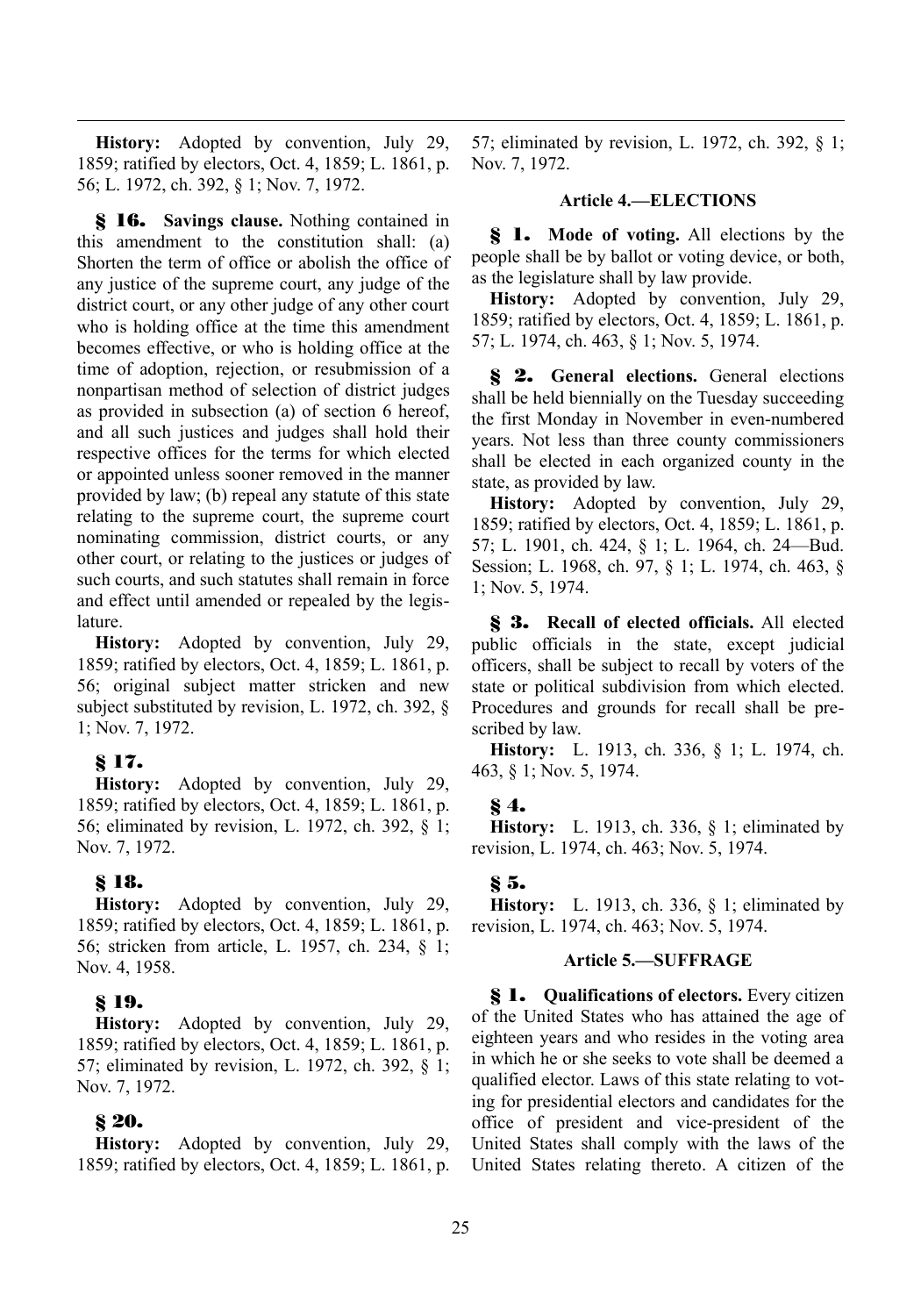United States, who is otherwise qualified to vote in Kansas for presidential electors and candidates for the offices of president and vice-president of the United States may vote for such officers either in person or by absentee ballot notwithstanding the fact that such person may have become a nonresident of this state if his or her removal from this state occurs during a period in accordance with federal law next preceding such election. A person who is otherwise a qualified elector may vote in the voting area of his or her former residence either in person or by absentee ballot notwithstanding the fact that such person may have become a nonresident of such voting area during a period prescribed by law next preceding the election at which he or she seeks to vote, if his new residence is in another voting area in the state of Kansas.

**History:** Adopted by convention, July 29, 1859; ratified by electors, Oct. 4, 1859; L. 1861, p.57; L. 1917, ch. 353, § 1; L. 1962, ch. 33, § 1; L. 1971, ch. 351, § 1; L. 1974, ch. 462, § 1; Aug. 6, 1974.

**§ 2. Disqualification to vote.** The legislature may, by law, exclude persons from voting because of commitment to a jail or penal institution. No person convicted of a felony under the laws of any state or of the United States, unless pardoned or restored to his civil rights, shall be qualified to vote.

**History:** Adopted by convention, July 29, 1859; ratified by electors, Oct. 4, 1859; L. 1861, p. 57; Senate Journal of 1867, p. 550; L. 1974, ch. 462, § 1; L. 2010, ch 174, § 1; Nov. 2, 2010.

# **§ 3.**

**History:** Adopted by convention, July 29, 1859; ratified by electors, Oct. 4, 1859; L. 1861, p. 57; L. 1864, ch. 45, § 1; eliminated by revision, L. 1974, ch. 462, § 1; Aug. 6, 1974.

**§ 4. Proof of right to vote.** The legislature shall provide by law for proper proofs of the right of suffrage.

**History:** Adopted by convention, July 29, 1859; ratified by electors, Oct. 4, 1859; L. 1861, p. 58; L. 1974, ch. 462, § 1; Aug. 6, 1974.

# **§ 5.**

**History:** Adopted by convention, July 29,

1859; ratified by electors, Oct. 4, 1859; L. 1861, p. 58; Repealed, L. 1972, ch. 393, § 1; Aug. 1, 1972.

# **§ 6.**

**History:** Adopted by convention, July 29, 1859; ratified by electors, Oct. 4, 1859; L. 1861, p. 58; eliminated by revision, L. 1974, ch. 462, § 1; Aug. 6, 1974.

**§ 7. Privileges of elector.** Electors, during their attendance at elections, and in going to and returning therefrom, shall be privileged from arrest in all cases except felony or breach of the peace.

**History:** Adopted by convention, July 29, 1859; ratified by electors, Oct. 4, 1859; L. 1861, p. 58; L. 1974, ch. 462, § 1; Aug. 6, 1974.

# **§ 8.**

**History:** L. 1911, ch. 337, § 1; eliminated by revision, L. 1974, ch. 462, § 1; Aug. 6, 1974.

### **Article 6.—EDUCATION**

**§ 1. Schools and related institutions and activities.** The legislature shall provide for intellectual, educational, vocational and scientific improvement by establishing and maintaining public schools, educational institutions and related activities which may be organized and changed in such manner as may be provided by law.

**History:** Adopted by convention, July 29, 1859; ratified by electors, Oct. 4, 1859; L. 1861, p. 58; original subject matter stricken and new subject substituted, L. 1966, ch. 10-Spec. Sess.; Nov. 8, 1966.

**§ 2. State board of education and state board of regents.** (a) The legislature shall provide for a state board of education which shall have general supervision of public schools, educational institutions and all the educational interests of the state, except educational functions delegated by law to the state board of regents. The state board of education shall perform such other duties as may be provided by law.

(b) The legislature shall provide for a state board of regents and for its control and supervision of public institutions of higher education. Public institutions of higher education shall include universities and colleges granting baccalaureate or postbaccalaureate degrees and such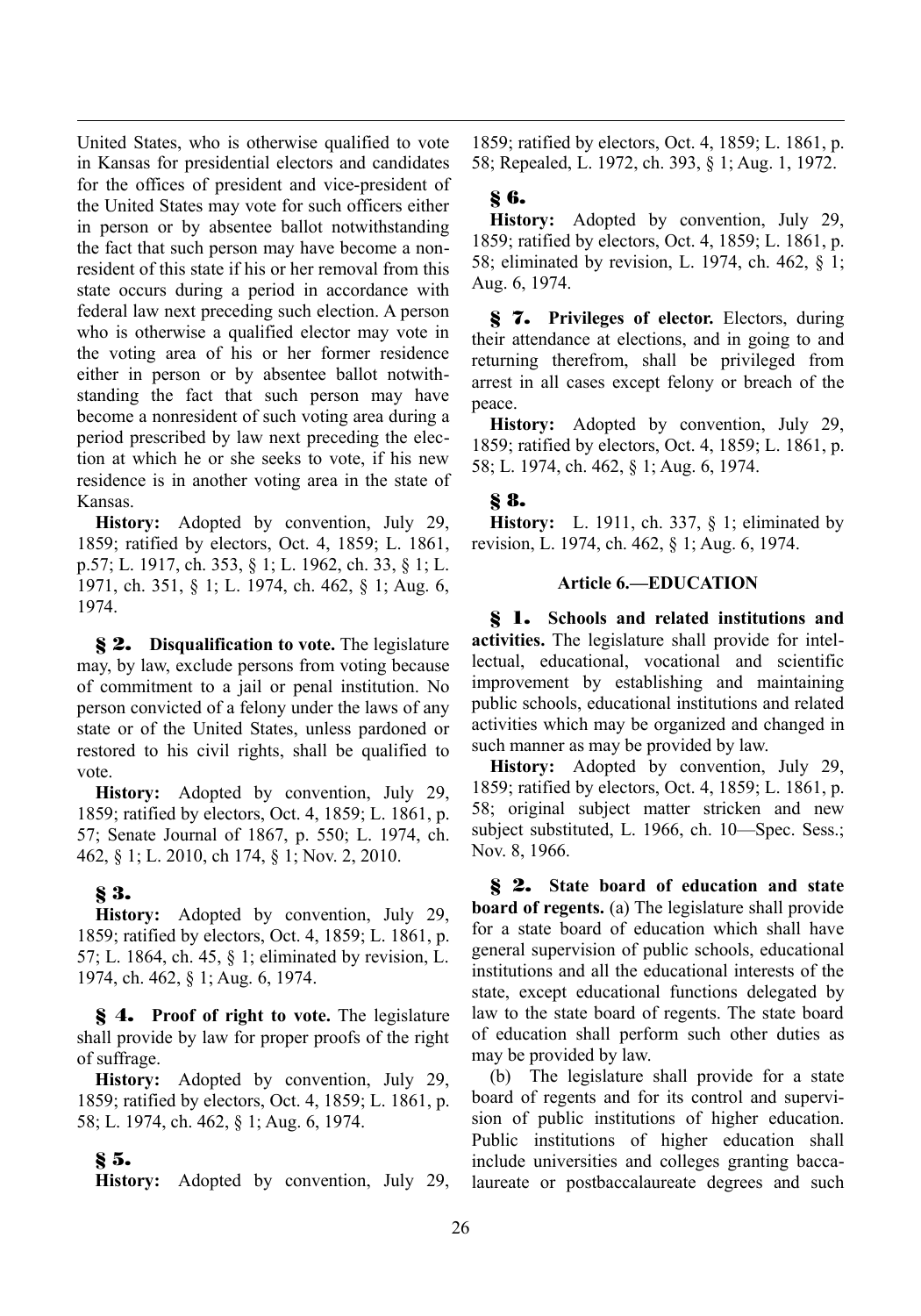other institutions and educational interests as may be provided by law. The state board of regents shall perform such other duties as may be prescribed by law.

(c) Any municipal university shall be operated, supervised and controlled as provided by law.

**History:** Adopted by convention, July 29, 1859; ratified by electors, Oct. 4, 1859; L. 1861, p. 58; original subject matter stricken and new subject substituted, L. 1966, ch. 10-Spec. Sess.; Nov. 8, 1966.

**§ 3. Members of state board of education and state board of regents.** (a) There shall be ten members of the state board of education with overlapping terms as the legislature may prescribe. The legislature shall make provision for ten member districts, each comprised of four contiguous senatorial districts. The electors of each member district shall elect one person residing in the district as a member of the board. The legislature shall prescribe the manner in which vacancies occurring on the board shall be filled.

(b) The state board of regents shall have nine members with overlapping terms as the legislature may prescribe. Members shall be appointed by the governor, subject to confirmation by the senate. One member shall be appointed from each congressional district with the remaining members appointed at large, however, no two members shall reside in the same county at the time of their appointment. Vacancies occurring on the board shall be filled by appointment by the governor as provided by law.

(c) Subsequent redistricting shall not disqualify any member of either board from service for the remainder of his term. Any member of either board may be removed from office for cause as may be provided by law.

**History:** Adopted by convention, July 29, 1859; ratified by electors, Oct. 4, 1859; L. 1861, p. 58; original subject matter stricken and new subject substituted, L. 1966, ch. 10-Spec. Sess.; Nov. 8, 1966.

**§ 4. Commissioner of education.** The state board of education shall appoint a commissioner of education who shall serve at the pleasure of the board as its executive officer.

**History:** Adopted by convention, July 29,

1859; ratified by electors, Oct. 4, 1859; L. 1861, p. 58; original subject matter stricken and new subject substituted, L. 1966, ch. 10-Spec. Sess.; Nov. 8, 1966.

**§ 5. Local public schools.** Local public schools under the general supervision of the state board of education shall be maintained, developed and operated by locally elected boards. When authorized by law, such boards may make and carry out agreements for cooperative operation and administration of educational programs under the general supervision of the state board of education, but such agreements shall be subject to limitation, change or termination by the legislature.

**History:** Adopted by convention, July 29, 1859; ratified by electors, Oct. 4, 1859; L. 1861, p. 59; original subject matter stricken and new subject substituted, L. 1966, ch. 10-Spec. Sess.; Nov. 8, 1966.

**§ 6. Finance.** (a) The legislature may levy a permanent tax for the use and benefit of state institutions of higher education and apportion among and appropriate the same to the several institutions, which levy, apportionment and appropriation shall continue until changed by statute. Further appropriation and other provision for finance of institutions of higher education may be made by the legislature.

(b) The legislature shall make suitable provision for finance of the educational interests of the state. No tuition shall be charged for attendance at any public school to pupils required by law to attend such school, except such fees or supplemental charges as may be authorized by law. The legislature may authorize the state board of regents to establish tuition, fees and charges at institutions under its supervision.

(c) No religious sect or sects shall control any part of the public educational funds.

**History:** Adopted by convention, July 29, 1859; ratified by electors, Oct. 4, 1859; L. 1861, p. 59; original subject matter stricken and new subject substituted, L. 1966, ch. 10-Spec. Sess.; Nov. 8, 1966.

**§ 7. Savings clause.** (a) All laws in force at the time of the adoption of this amendment and consistent therewith shall remain in full force and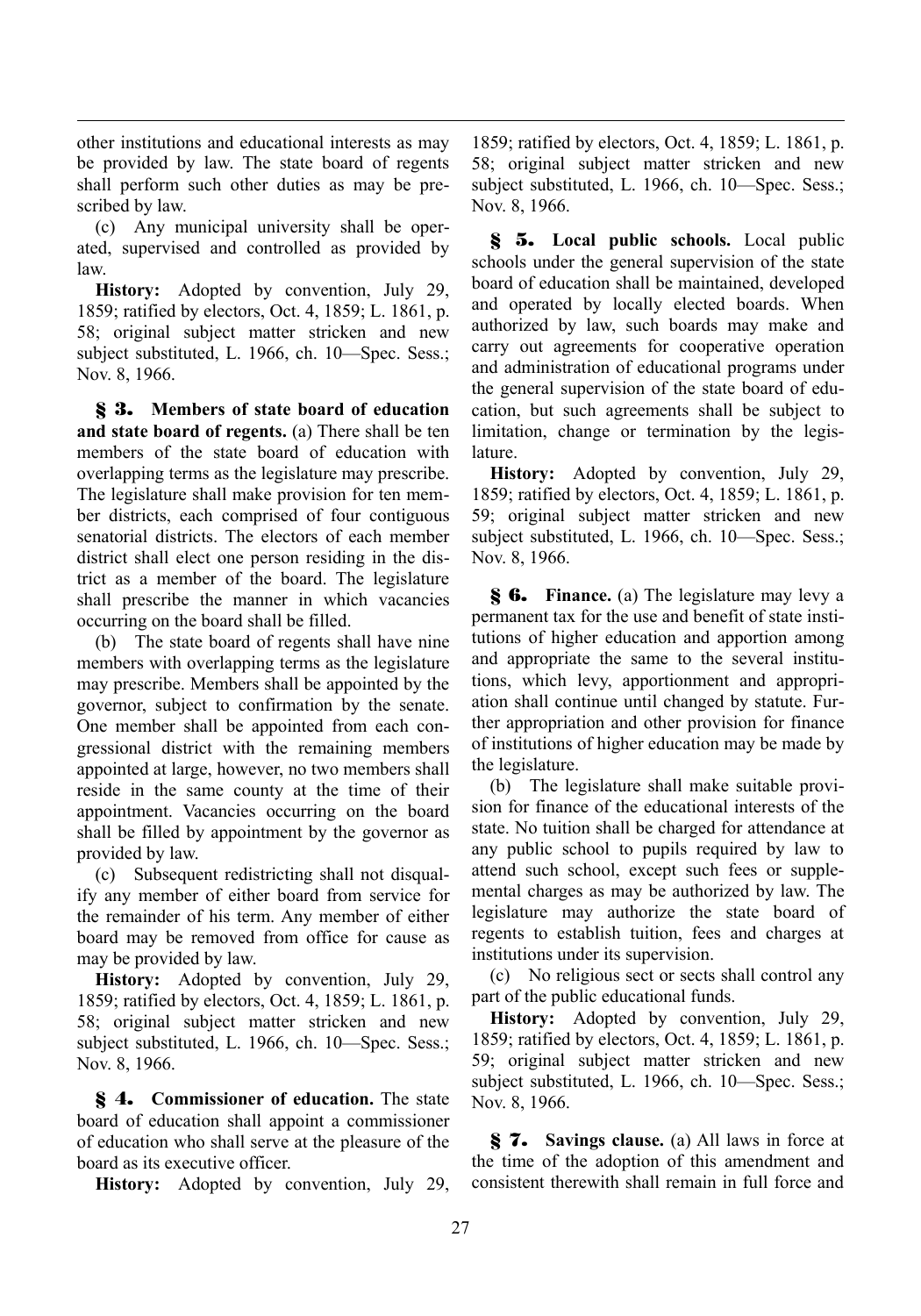effect until amended or repealed by the legislature. All laws inconsistent with this amendment, unless sooner repealed or amended to conform with this amendment, shall remain in full force and effect until July 1, 1969.

(b) Notwithstanding any other provision of the constitution to the contrary, no state superintendent of public instruction or county superintendent of public instruction shall be elected after January 1, 1967.

(c) The state perpetual school fund or any part thereof may be managed and invested as provided by law or all or any part thereof may be appropriated, both as to principal and income, to the support of the public schools supervised by the state board of education.

**History:** Adopted by convention, July 29, 1859; ratified by electors, Oct. 4, 1859; L. 1861, p. 59; original subject matter stricken and new subject substituted, L. 1966, ch. 10—Spec. Sess.; Nov. 8, 1966.

# **§ 8.**

**History:** Adopted by convention, July 29, 1859; ratified by electors, Oct. 4, 1859; L. 1861, p. 59; eliminated by amendment, L. 1966, ch. 10— Spec. Sess.; Nov. 8, 1966.

# **§ 9.**

**History:** Adopted by convention, July 29, 1859; ratified by electors, Oct. 4, 1859; L. 1861, p. 59; eliminated by amendment, L. 1966, ch. 10— Spec. Sess.; Nov. 8, 1966.

# **§ 10.**

**History:** L. 1917, ch. 352, § 1; eliminated by amendment, L. 1966, ch. 10—Spec. Sess.; Nov. 8, 1966.

### **Article 7.—PUBLIC INSTITUTIONS AND WELFARE**

**§ 1. Benevolent institutions.** Institutions for the benefit of mentally or physically incapacitated or handicapped persons, and such other benevolent institutions as the public good may require, shall be fostered and supported by the state, subject to such regulations as may be prescribed by law.

**History:** Adopted by convention, July 29, 1859; ratified by electors, Oct. 4, 1859; L. 1861, p. 59; L. 1972, ch. 394, § 1; Aug. 1, 1972.

# **§ 2.**

**History:** Adopted by convention, July 29, 1859; ratified by electors, Oct. 4, 1859; L. 1861, p. 60; eliminated by revision, L. 1972, ch. 394, § 1; Aug. 1, 1972.

# **§ 3.**

**History:** Adopted by convention, July 29, 1859; ratified by electors, Oct. 4, 1859; L. 1861, p. 60; eliminated by revision, L. 1972, ch. 394, § 1; Aug. 1, 1972.

**§ 4. Aged and infirm persons; financial aid; state participation.** The respective counties of the state shall provide, as may be prescribed by law, for those inhabitants who, by reason of age, infirmity or other misfortune, may have claims upon the aid of society. The state may participate financially in such aid and supervise and control the administration thereof.

**History:** Adopted by convention, July 29, 1859; ratified by electors, Oct. 4, 1859; L. 1936, ch. 4; L. 1972, ch. 394, § 1; Aug. 1, 1972.

**§ 5. Unemployment compensation; old-age benefits; taxation.** The state may provide by law for unemployment compensation and contributory old-age benefits and may tax employers and employees therefor; and the restrictions and limitations of section 24 of article 2, and section 1 of article 11 of the constitution shall not be construed to limit the authority conferred by this amendment. No direct ad valorem tax shall be laid on real or personal property for such purposes.

**History:** L. 1936, ch. 5; L. 1972, ch. 394, § 1; Aug. 1, 1972.

**§ 6. Tax levy for certain institutions.** The legislature may levy a permanent tax for the creation of a building fund for institutions caring for those who are mentally ill, retarded, visually handicapped, with a handicapping hearing loss, tubercular or for children who are dependent, neglected or delinquent and in need of residential institutional care or treatment and for institutions primarily designed to provide vocational rehabilitation for handicapped persons, and the legislature shall apportion among and appropriate the same to the several institutions, which levy, apportionment and appropriation shall continue until changed by statute. Nothing herein contained shall prevent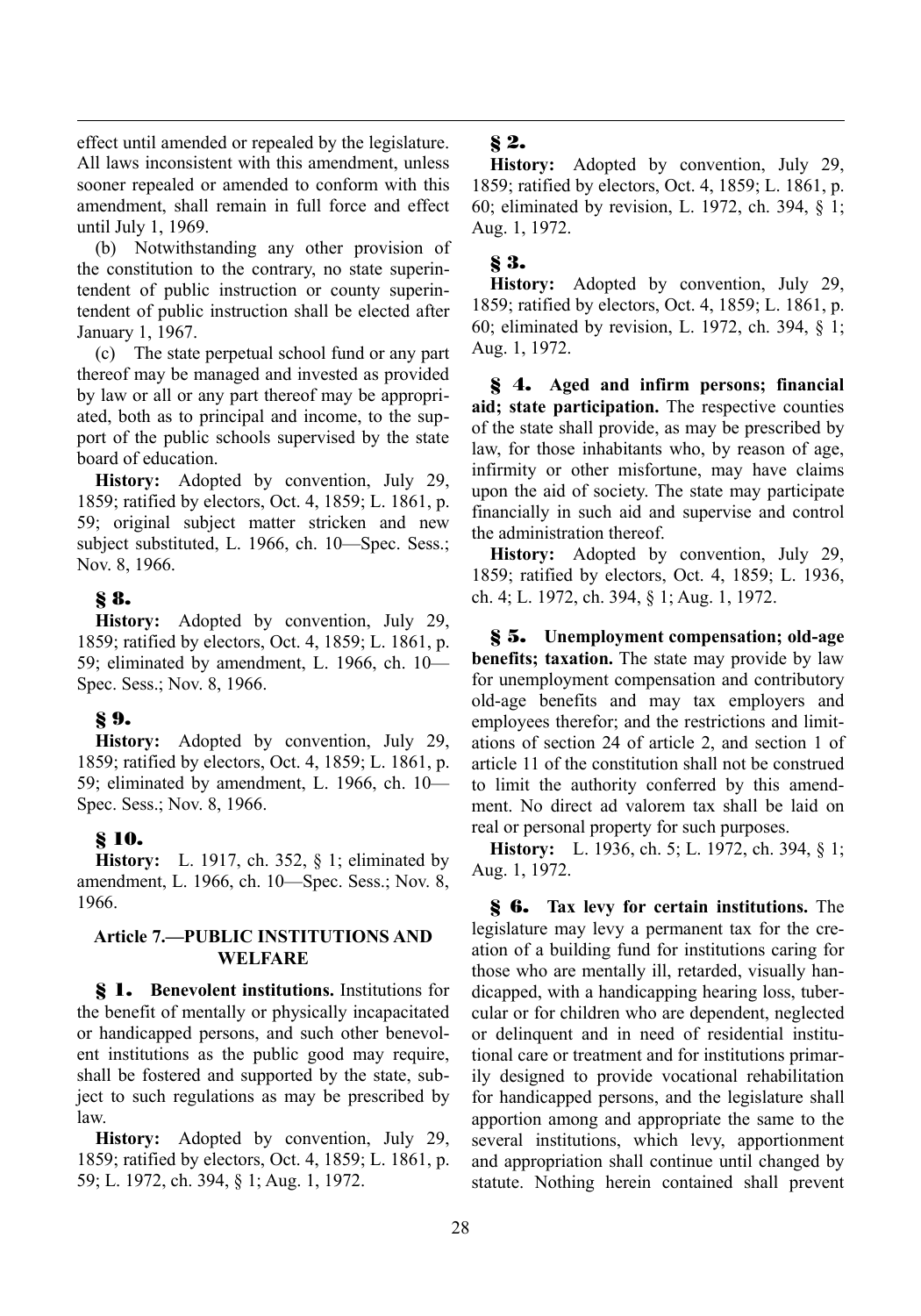such further appropriation by the legislature as may be deemed necessary from time to time for the needs of said charitable and benevolent institutions. Nothing in this amendment shall repeal any statute of this state enacted prior to this amendment, and any levy, apportionment or appropriation made under authority of this section before its amendment, and any statute making the same, shall remain in full force and effect until amended or repealed by the legislature.

**History:** L. 1951, ch. 267, § 1; L. 1972, ch. 394, § 1; Aug. 1, 1972.

### **Article 8.—MILITIA**

**§ 1. Composition; exemption.** The militia shall be composed of all able-bodied male citizens between the ages of twenty-one and forty-five years, except such as are exempted by the laws of the United States or of this state; but all citizens of any religious denomination whatever who from scruples of conscience may be adverse to bearing arms shall be exempted therefrom, upon such conditions as may be prescribed by law.

**History:** Adopted by convention, July 29, 1859; ratified by electors, Oct. 4, 1859; L. 1861, p. 60; L. 1887, p. 339; Nov. 6, 1888.

**§ 2. Organization.** The legislature shall provide for organizing, equipping and disciplining the militia in such manner as it shall deem expedient, not incompatible with the laws of the United States.

**History:** Adopted by convention, July 29, 1859; ratified by electors, Oct. 4, 1859; L. 1861, p. 60; Jan. 29, 1861.

**§ 3. Officers.** Officers of the militia shall be elected or appointed, and commissioned in such manner as may be provided by law.

**History:** Adopted by convention, July 29, 1859; ratified by electors, Oct. 4, 1859; L. 1861, p. 60; Jan. 29, 1861.

**§ 4. Commander in chief.** The governor shall be commander in chief, and shall have power to call out the militia to execute the laws, to suppress insurrection, and to repel invasion.

**History:** Adopted by convention, July 29, 1859; ratified by electors, Oct. 4, 1859; L. 1861, p. 60; Jan. 29, 1861.

### **Article 9.—COUNTY AND TOWNSHIP ORGANIZATION**

**§ 1. Counties.** The legislature shall provide for organizing new counties, locating county seats, and changing county lines; but no county seat shall be changed without the consent of a majority of the electors of the county; nor any county organized, nor the lines of any county changed so as to include an area of less than four hundred and thirty-two square miles.

**History:** Adopted by convention, July 29, 1859; ratified by electors, Oct. 4, 1859; L. 1861, p. 60; Jan. 29, 1861.

**§ 2. County and township officers.** The legislature shall provide for such county and township officers as may be necessary.

**History:** Adopted by convention, July 29, 1859; ratified by electors, Oct. 4, 1859; L. 1861, p. 60; Jan. 29, 1861.

# **§ 3.**

**History:** Adopted by convention, July 29, 1859; ratified by electors, Oct. 4, 1859; L. 1861, p. 61; L. 1876, ch. 129, § 1; stricken from constitution, L. 1901, ch. 424, § 1; Nov. 4, 1902.

# **§ 4.**

**History:** Adopted by convention, July 29, 1859; ratified by electors, Oct. 4, 1859; L. 1861, p. 61; stricken from constitution, L. 1901, ch. 424, § 1; Nov. 4, 1902.

**§ 5. Removal of officers.** All county and township officers may be removed from office, in such manner and for such cause, as shall be prescribed by law.

**History:** Adopted by convention, July 29, 1859; ratified by electors, Oct. 4, 1859; L. 1861, p. 61; Jan. 29, 1861.

### **Article 10.—APPORTIONMENT OF THE LEGISLATURE**

**§ 1. Reapportionment of senatorial and representative districts.** (a) At its regular session in 1989, the legislature shall by law reapportion the state representative districts, the state senatorial districts or both the state representative and senatorial districts upon the basis of the latest census of the inhabitants of the state taken by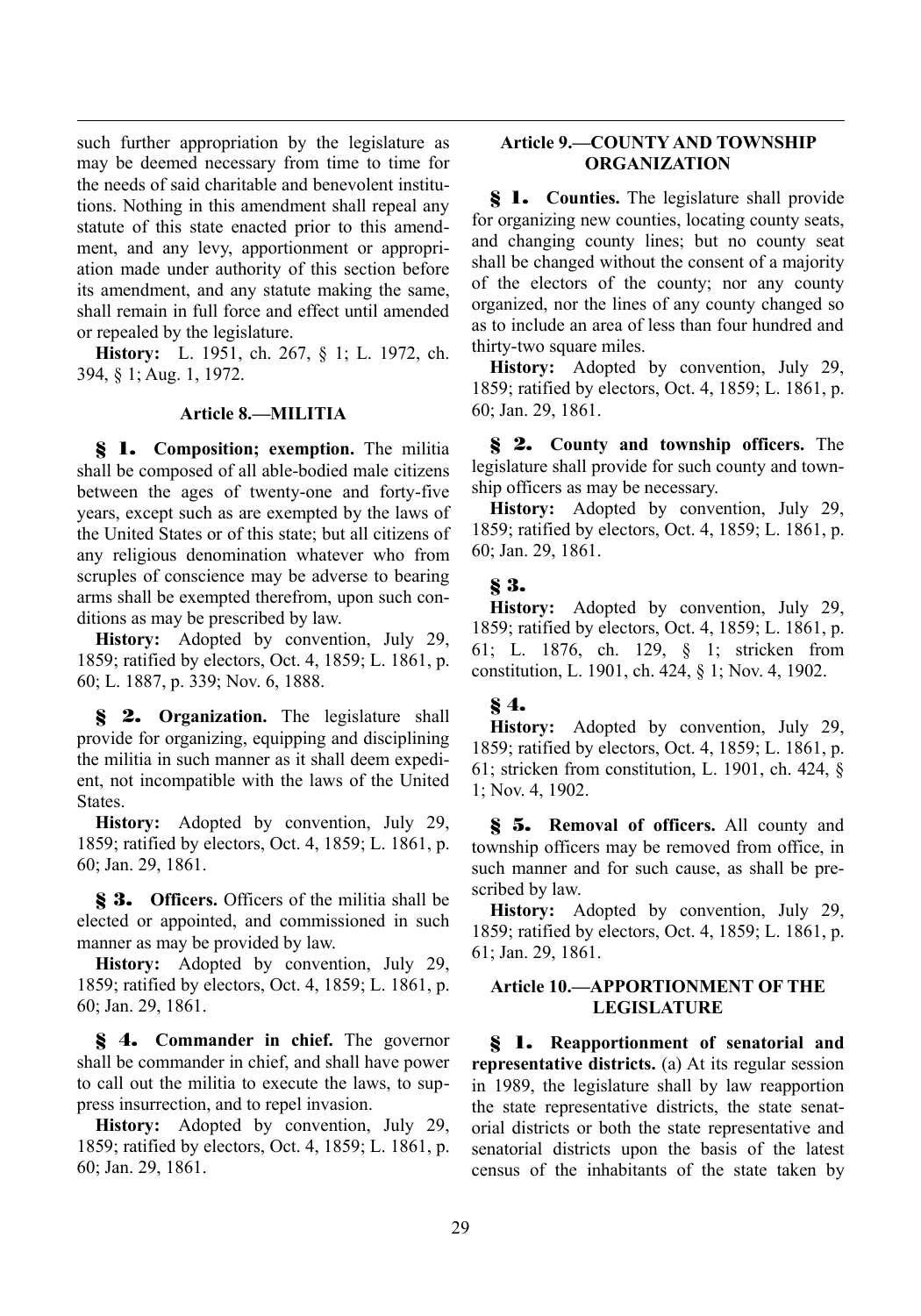authority of chapter 61 of the 1987 Session Laws of Kansas. At its regular session in 1992, and at its regular session every tenth year thereafter, the legislature shall by law reapportion the state senatorial districts and representative districts on the basis of the population of the state as established by the most recent census of population taken and published by the United States bureau of the census. Senatorial and representative districts shall be reapportioned upon the basis of the population of the state adjusted: (1) To exclude nonresident military personnel stationed within the state and nonresident students attending colleges and universities within the state; and (2) to include military personnel stationed within the state who are residents of the state and students attending colleges and universities within the state who are residents of the state in the district of their permanent residence. Bills reapportioning legislative districts shall be published in the Kansas register immediately upon final passage and shall be effective for the next following election of legislators and thereafter until again reapportioned.

(b) Within 15 days after the publication of an act reapportioning the legislative districts within the time specified in (a), the attorney general shall petition the supreme court of the state to determine the validity thereof. The supreme court, within 30 days from the filing of the petition, shall enter its judgment. Should the supreme court determine that the reapportionment statute is invalid, the legislature shall enact a statute of reapportionment conforming to the judgment of the supreme court within 15 days.

(c) Upon enactment of a reapportionment to conform with a judgment under (b), the attorney general shall apply to the supreme court of the state to determine the validity thereof. The supreme court, within 10 days from the filing of such application, shall enter its judgment. Should the supreme court determine that the reapportionment statute is invalid, the legislature shall again enact a statute reapportioning the legislative districts in compliance with the direction of and conforming to the mandate of the supreme court within 15 days after entry thereof.

(d) Whenever a petition or application is filed under this section, the supreme court, in accordance with its rules, shall permit interested persons to present their views.

(e) A judgment of the supreme court of the state determining a reapportionment to be valid shall be final until the legislative districts are again reapportioned in accordance herewith.

**History:** Adopted by convention, July 29, 1859; ratified by electors, Oct. 4, 1859; L. 1861, p. 61; L. 1974, Ch. 457, § 1; L. 1988, ch. 405, Nov. 8, 1988.

# **§ 2.**

**History:** Adopted by convention, July 29, 1859; ratified by electors, Oct. 4, 1859; L. 1861, p. 61; eliminated by revision, L. 1974, Ch. 457, § 1; Aug. 6, 1974.

# **§ 3.**

**History:** Adopted by convention, July 29, 1859; ratified by electors, Oct. 4, 1859; L. 1861, p. 61; repealed, L. 1972, Ch. 395, § 1; Aug. 1, 1972.

# **Article 11.—FINANCE AND TAXATION**

**§ 1. System of taxation; classification; exemption.** (a) The provisions of this subsection shall govern the assessment and taxation of property on and after January 1, 2013, and each year thereafter. Except as otherwise hereinafter specifically provided, the legislature shall provide for a uniform and equal basis of valuation and rate of taxation of all property subject to taxation. The legislature may provide for the classification and the taxation uniformly as to class of recreational vehicles and watercraft, as defined by the legislature, or may exempt such class from property taxation and impose taxes upon another basis in lieu thereof. The provisions of this subsection shall not be applicable to the taxation of motor vehicles, except as otherwise hereinafter specifically provided, mineral products, money, mortgages, notes and other evidence of debt and grain. Property shall be classified into the following classes for the purpose of assessment and assessed at the percentage of value prescribed therefor:

Class 1 shall consist of real property. Real property shall be further classified into seven subclasses. Such property shall be defined by law for the purpose of subclassification and assessed uniformly as to subclass at the following percentages of value:

(1) Real property used for residential purposes including multi-family residential real property and real property necessary to accommodate a residential community of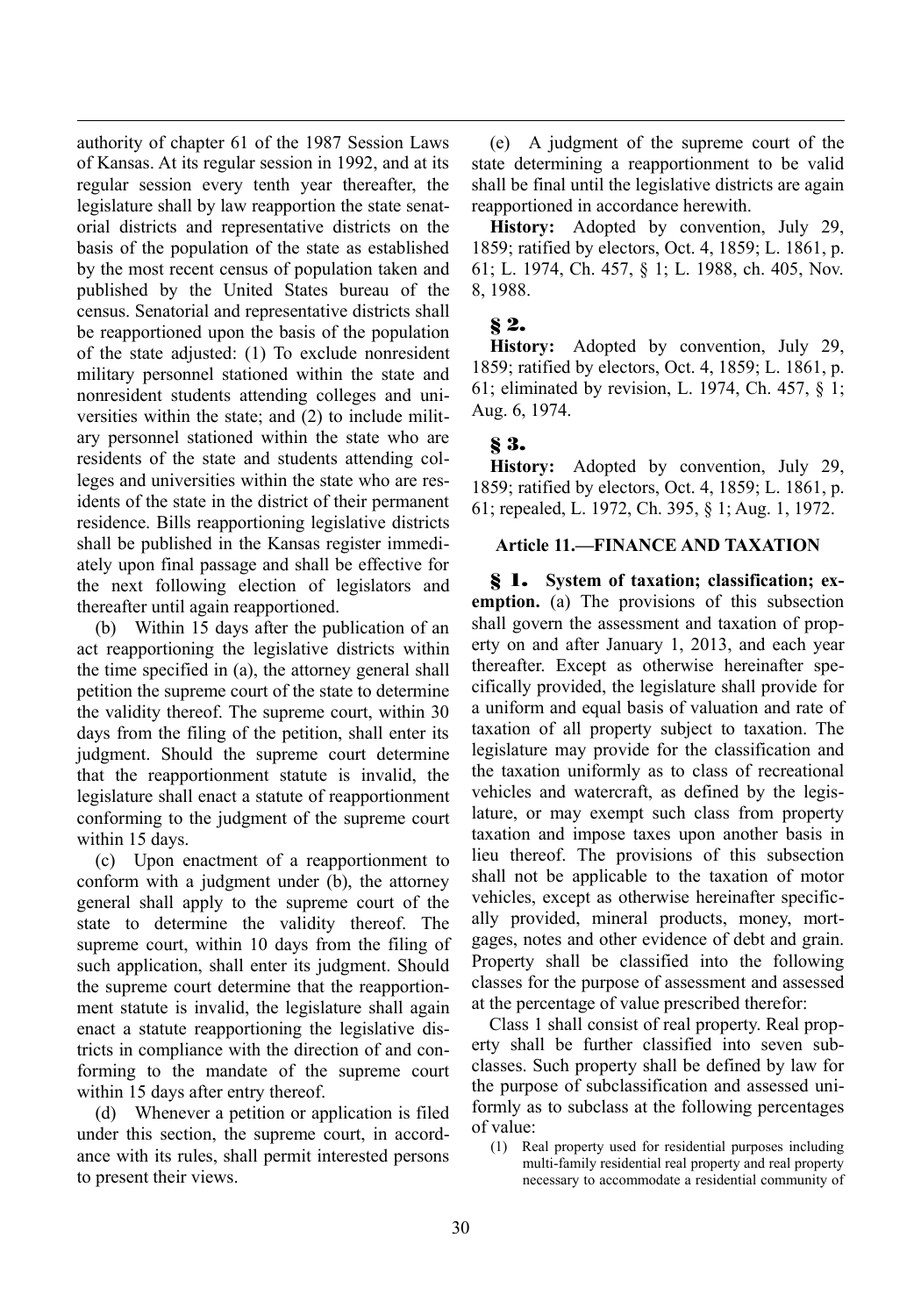mobile or manufactured homes including the real property upon which such homes are located .... 11½%

- (2) Land devoted to agricultural use which shall be valued upon the basis of its agricultural income or agricultural productivity pursuant to section 12 of article 11 of the constitution ........................................................... 30%
- (3) Vacant lots ............................................................. 12%
- (4) Real property which is owned and operated by a notfor-profit organization not subject to federal income taxation pursuant to section 501 of the federal internal revenue code, and which is included in this subclass by law ................................................................... 12%
- (5) Public utility real property, except railroad real property which shall be assessed at the average rate that all other commercial and industrial property is assessed ................................................................. 33%
- (6) Real property used for commercial and industrial purposes and buildings and other improvements located upon land devoted to agricultural use ...... 25%
- (7) All other urban and rural real property not otherwise specifically subclassified ...................................... 30%

Class 2 shall consist of tangible personal property. Such tangible personal property shall be further classified into six subclasses, shall be defined by law for the purpose of subclassification and assessed uniformly as to subclass at the following percentages of value:

- (1) Mobile homes used for residential purposes ...... 11½%
- (2) Mineral leasehold interests except oil leasehold interests the average daily production from which is five barrels or less, and natural gas leasehold interests the average daily production from which is 100 mcf or less, which shall be assessed at 25% .................... 30%
- (3) Public utility tangible personal property including inventories thereof, except railroad personal property including inventories thereof, which shall be assessed at the average rate all other commercial and industrial property is assessed .............................................. 33%
- (4) All categories of motor vehicles not defined and specifically valued and taxed pursuant to law enacted prior to January 1, 1985 ........................................ 30%
- (5) Commercial and industrial machinery and equipment which, if its economic life is seven years or more, shall be valued at its retail cost when new less sevenyear straight-line depreciation, or which, if its economic life is less than seven years, shall be valued at its retail cost when new less straight-line depreciation over its economic life, except that, the value so obtained for such property, notwithstanding its economic life and as long as such property is being used, shall not be less than 20% of the retail cost when new of such property ............................................ 25%
- (6) All other tangible personal property not otherwise specifically classified ............................................ 30%

(b) All property used exclusively for state, county, municipal, literary, educational, scientific, religious, benevolent and charitable purposes, farm machinery and equipment, merchants' and manufacturers' inventories, other than public utility inventories included in subclass (3) of class 2, livestock, and all household goods and personal effects not used for the production of income, shall be exempted from property taxation.

**History:** Adopted by Convention, July 29, 1859; ratified by electors, Oct. 4, 1859; L. 1861, p. 62; L. 1923, ch. 255, § 1; L. 1963, ch. 459, § 1; L. 1974, ch. 460, § 1; L. 1985, ch. 364, § 1; L. 1992, ch. 342, § 1; L. 2012, ch. 180, § 1; Nov. 6, 2012.

**§ 2. Taxation of incomes.** The state shall have power to levy and collect taxes on incomes from whatever source derived, which taxes may be graduated and progressive.

**History:** Adopted by convention, July 29, 1859; ratified by electors, Oct. 4, 1859; L. 1861, p. 62; combined into § 1 by revision, L. 1923, ch. 255, § 1; new section adopted, L. 1931, ch. 300, § 1; Nov. 8, 1932.

### **§ 3.**

**History:** Adopted by convention, July 29, 1859; ratified by electors, Oct. 4, 1859; L. 1861, p. 62; L. 1875, ch. 140, § 1; transferred and renumbered as § 4, L. 1931, ch. 300, § 2; Nov. 8, 1932.

**§ 4. Revenue for current expenses.** The legislature shall provide, at each regular session, for raising sufficient revenue to defray the current expenses of the state for two years.

**History:** Originally adopted by convention as § 3, July 29, 1859; ratified by electors, Oct. 4, 1859; L. 1861, p. 62; L. 1875, ch. 140, § 1; renumbered as § 4, L. 1931, ch. 300, § 2; Nov. 8, 1932.

**§ 5. Object of tax.** No tax shall be levied except in pursuance of a law, which shall distinctly state the object of the same; to which object only such tax shall be applied.

**History:** Originally adopted by convention as § 4, July 29, 1859; ratified by electors, Oct. 4, 1859; L. 1861, p. 62; renumbered as § 5, L. 1931, ch. 300, § 2; Nov. 8, 1932.

**§ 6. State debts; annual tax; proceeds.** For the purpose of defraying extraordinary expenses and making public improvements, the state may contract public debts; but such debts shall never, in the aggregate, exceed one million dollars, except as hereinafter provided. Every such debt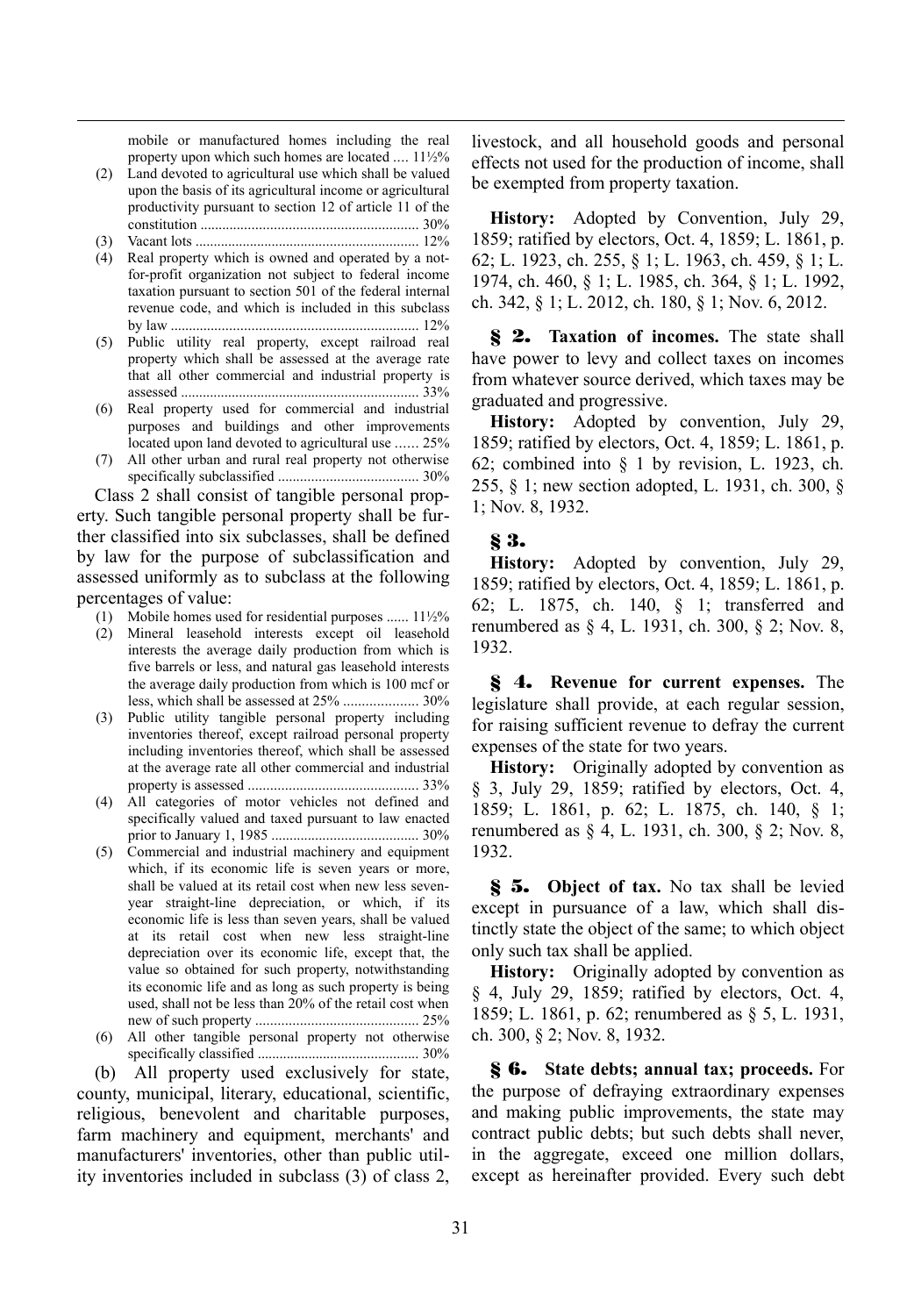shall be authorized by law for some purpose specified therein, and the vote of a majority of all the members elected to each house, to be taken by the yeas and nays, shall be necessary to the passage of such law; and every such law shall provide for levying an annual tax sufficient to pay the annual interest of such debt, and the principal thereof, when it shall become due; and shall specifically appropriate the proceeds of such taxes to the payment of such principal and interest; and such appropriation shall not be repealed nor the taxes postponed or diminished, until the interest and principal of such debt shall have been wholly paid.

**History:** Originally adopted by convention as § 5, July 29, 1859; ratified by electors, Oct. 4, 1859; L. 1861, p. 62; renumbered as § 6, L. 1931, ch. 300, § 2; Nov. 8, 1932.

**§ 7. Election on indebtedness.** No debt shall be contracted by the state except as herein provided, unless the proposed law for creating such debt shall first be submitted to a direct vote of the electors of the state at some general election; and if such proposed law shall be ratified by a majority of all the votes cast at such general election, then it shall be the duty of the legislature next after such election to enact such law and create such debt, subject to all the provisions and restrictions provided in the preceding section of this article.

**History:** Originally adopted by convention as § 6, July 29, 1859; ratified by electors, Oct. 4, 1859; L. 1861, p. 63; renumbered as § 7, L. 1931, ch. 300, § 2; Nov. 8, 1932

**§ 8. Borrowing money by state.** The state may borrow money to repel invasion, suppress insurrection, or defend the state in time of war; but the money thus raised, shall be applied exclusively to the object for which the loan was authorized, or to the repayment of the debt thereby created.

**History:** Originally adopted by convention as § 7, July 29, 1859; ratified by electors, Oct. 4, 1859; L. 1861, p. 63; renumbered as § 8, L. 1931, ch. 300, § 2; Nov. 8, 1932.

**§ 9. Internal improvements; state highway system; flood control; conservation or development of water resources.** The state shall never be a party in carrying on any work of internal improvement except that: (1) It may adopt, construct, reconstruct and maintain a state system of highways, but no general property tax shall ever be laid nor general obligation bonds issued by the state for such highways; (2) it may be a party to flood control works and works for the conservation or development of water resources; (3) it may, for the purpose of stimulating economic development and private sector job creation in all areas of the state, participate in the development of a capital formation system and have a limited role in such system through investment of state funds authorized in accordance with law; (4) it may be a party to any work of internal improvement, whenever any work of internal improvement not authorized by  $(1)$ ,  $(2)$  or  $(3)$  is once authorized by a separate bill passed by the affirmative vote of not less than two-thirds of all members then elected (or appointed) and qualified to each house, but no general property tax shall ever be laid nor general obligation bonds be issued by the state therefor; and (5) it may expend funds received from the federal government for any public purpose in accordance with the federal law authorizing the same.

**History:** Originally adopted by convention as § 8, July 29, 1859; ratified by electors, Oct. 4, 1859; L. 1861, p. 63; L. 1919, ch. 331, § 2; L. 1928, ch. 3—Spec. Sess.; renumbered as  $\S$  9, L. 1931, ch. 300, § 2; L. 1957, ch. 236, § 1; L. 1980, ch. 350, § 1; L. 1986, ch. 432, § 1; Aug. 5, 1986.

**§ 10. Special taxes for highway purposes.** The state shall have power to levy special taxes, for road and highway purposes, on motor vehicles and on motor fuels.

**History:** Originally adopted as § 9, L. 1928, ch. 4—Spec. Sess.; renumbered as § 10, L. 1931, ch. 300, § 2; Nov. 6, 1928.

**§ 11. Taxation of incomes; adoption of federal laws by reference.** In enacting any law under section 2 of this article 11, the legislature may at any regular, budget or special session define income by reference to or otherwise adopt by reference all or any part of the laws of the United States as they then exist, and, prospectively, as they may thereafter be amended or enacted, with such exceptions, additions or modifications as the legislature may determine then or thereafter at any such legislative sessions.

**History:** L. 1966, ch. 14—Spec. Sess.; Nov. 8, 1966.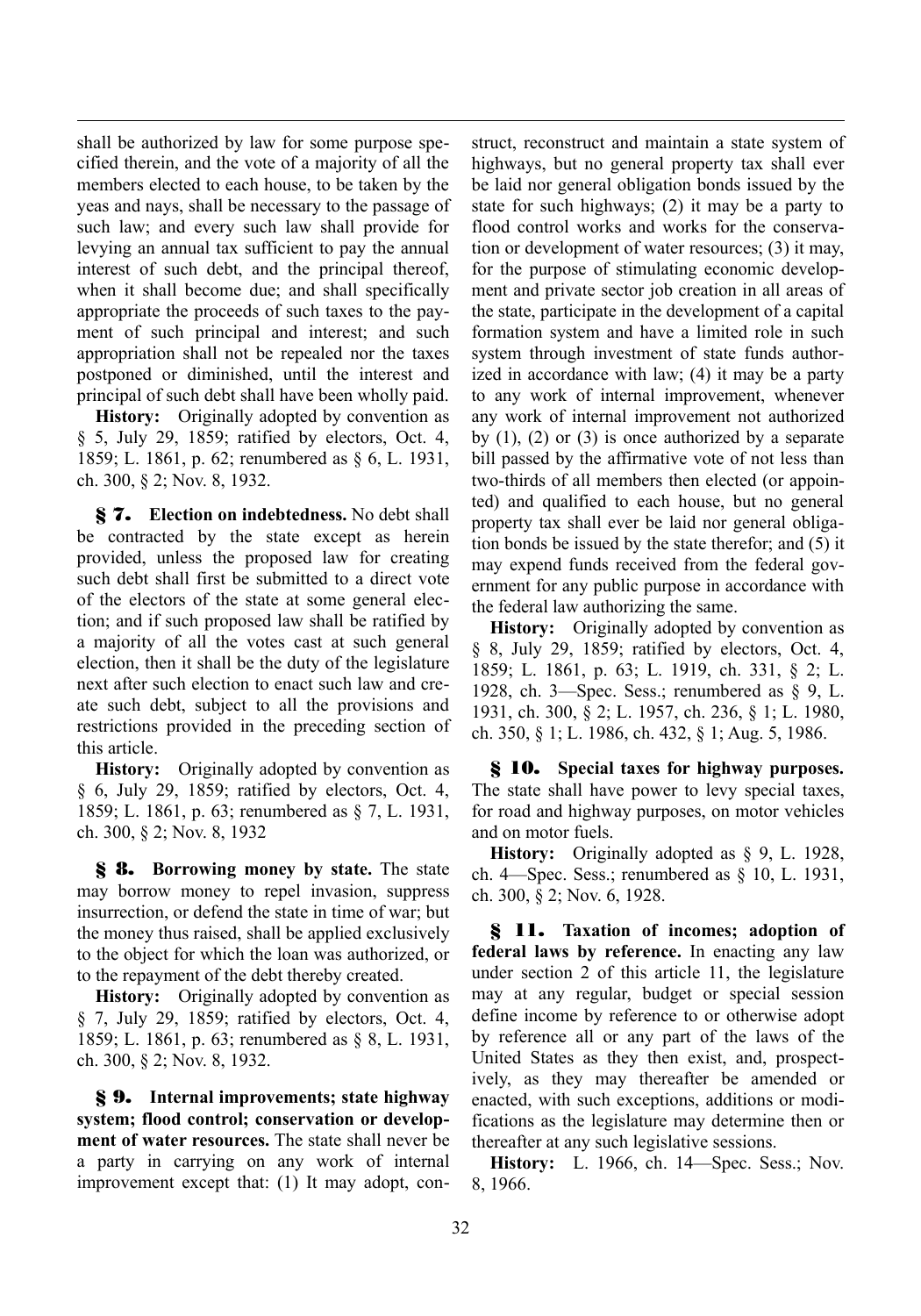**§ 12. Assessment and taxation of land devoted to agricultural use.** Land devoted to agricultural use may be defined by law and valued for ad valorem tax purposes upon the basis of its agricultural income or agricultural productivity, actual or potential, and when so valued such land shall be assessed at the same percent of value and taxed at the same rate as real property subject to the provisions of section 1 of this article. The legislature may, if land devoted to agricultural use changes from such use, provide for the recoupment of a part or all of the difference between the amount of the ad valorem taxes levied upon such land during a part or all of the period in which it was valued in accordance with the provisions of this section and the amount of ad valorem taxes which would have been levied upon such land during such period had it not been in agricultural use and had it been valued, assessed and taxed in accordance with section 1 of this article.

**History:** L. 1975, ch. 516, § 1; Nov. 2, 1976.

**§ 13. Exemption of property for economic development purposes; procedure; limitations.** (a) The board of county commissioners of any county or the governing body of any city may, by resolution or ordinance, as the case requires, exempt from all ad valorem taxation all or any portion of the appraised valuation of: (1) All buildings, together with the land upon which such buildings are located, and all tangible personal property associated therewith used exclusively by a business for the purpose of: (A) Manufacturing articles of commerce; (B) conducting research and development; or (C) storing goods or commodities which are sold or traded in interstate commerce, which commences operations after the date on which this amendment is approved by the electors of this state; or (2) all buildings, or added improvements to buildings constructed after the date on which this amendment is approved by the electors of this state, together with the land upon which such buildings or added improvements are located, and all tangible personal property purchased after such date and associated therewith, used exclusively for the purpose of: (A) Manufacturing articles of commerce; (B) conducting research and development; or (C) storing goods or commodities which are sold or traded in interstate commerce, which is necessary to facilitate the expansion of any such existing business if, as a result of such expansion, new employment is created.

(b) Any ad valorem tax exemption granted pursuant to subsection (a) shall be in effect for not more than 10 calendar years after the calendar year in which the business commences its operations or the calendar year in which expansion of an existing business is completed, as the case requires.

(c) The legislature may limit or prohibit the application of this section by enactment uniformly applicable to all cities or counties.

(d) The provisions of this section shall not be construed to affect exemptions of property from ad valorem taxation granted by this constitution or by enactment of the legislature, or to affect the authority of the legislature to enact additional exemptions of property from ad valorem taxation found to have a public purpose and promote the general welfare.

**History:** L. 1986, ch. 423; Aug. 5, 1986.

### **Article 12.—CORPORATIONS**

**§ 1. Corporate powers.** The legislature shall pass no special act conferring corporate powers. Corporations may be created under general laws; but all such laws may be amended or repealed.

**History:** Adopted by convention, July 29, 1859; ratified by electors, Oct. 4, 1859; L. 1861, p. 63; Jan. 29, 1861.

**§ 2. Liability of stockholders.** Dues from corporations shall be secured by the individual liability of the stockholders to the amount of stock owned by each stockholder, and such other means as shall be provided by law; but such individual liability shall not apply to railroad corporations nor corporations for religious or charitable purposes.

**History:** Adopted by convention, July 29, 1859; ratified by electors, Oct. 4, 1859; L. 1861, p. 63; L. 1905, ch. 542, § 1; Nov. 6, 1906.

# **§ 3.**

**History:** Adopted by convention, July 29, 1859; ratified by electors, Oct. 4, 1859; L. 1861, p. 63; repealed, L. 1974, ch. 456, § 1; Aug. 6, 1974.

**§ 4. Rights of way; eminent domain.** No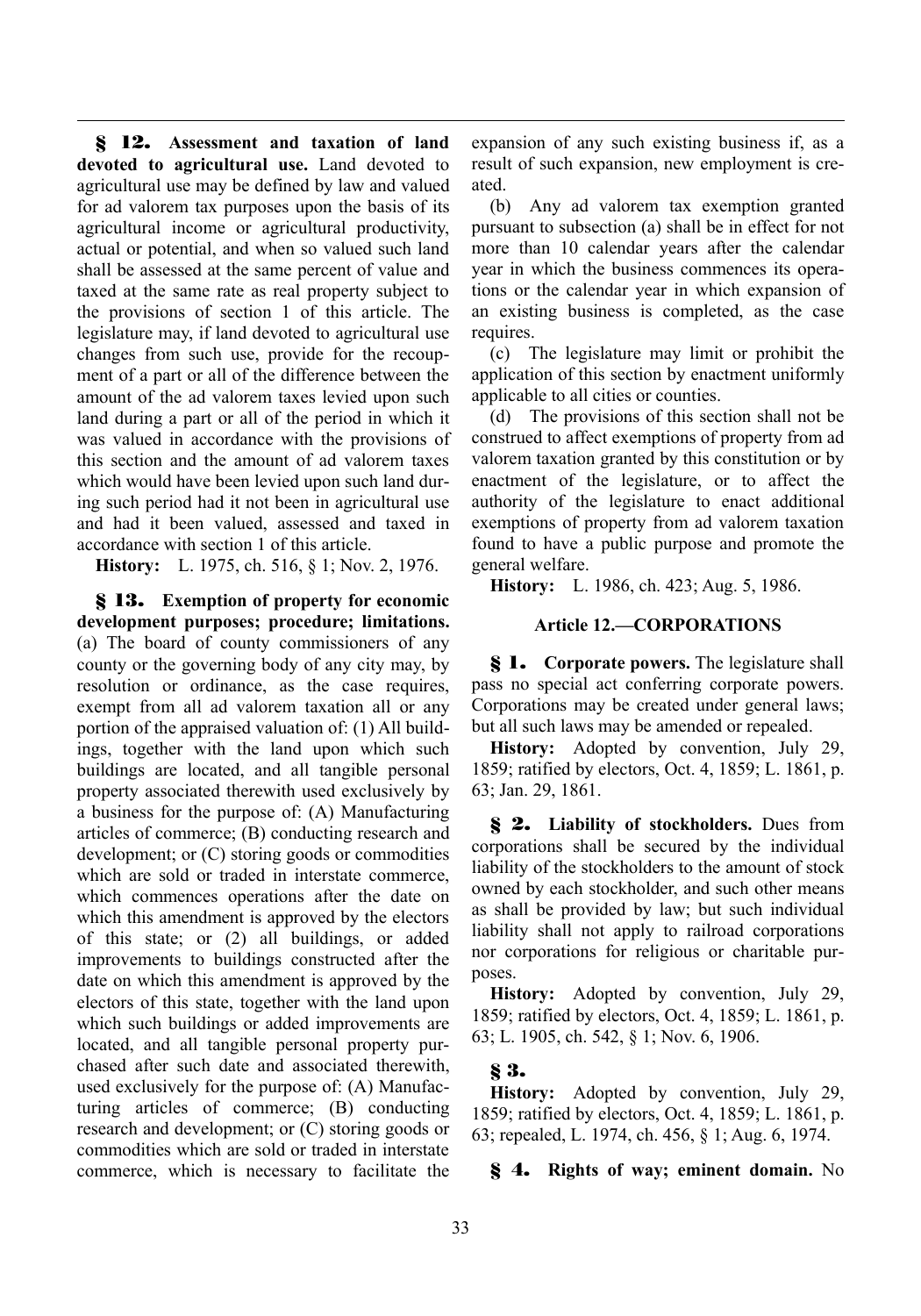right of way shall be appropriated to the use of any corporation, until full compensation therefor be first made in money, or secured by a deposit of money, to the owner, irrespective of any benefit from any improvement proposed by such corporation.

**History:** Adopted by convention, July 29, 1859; ratified by electors, Oct. 4, 1859; L. 1861, p. 63; Jan. 29, 1861.

**§ 5. Cities' powers of home rule.** (a) The legislature shall provide by general law, applicable to all cities, for the incorporation of cities and the methods by which city boundaries may be altered, cities may be merged or consolidated and cities may be dissolved: Provided, That existing laws on such subjects not applicable to all cities on the effective date of this amendment shall remain in effect until superseded by general law and such existing laws shall not be subject to charter ordinance.

(b) Cities are hereby empowered to determine their local affairs and government including the levying of taxes, excises, fees, charges and other exactions except when and as the levying of any tax, excise, fee, charge or other exaction is limited or prohibited by enactment of the legislature applicable uniformly to all cities of the same class: Provided, That the legislature may establish not to exceed four classes of cities for the purpose of imposing all such limitations or prohibitions. Cities shall exercise such determination by ordinance passed by the governing body with referendums only in such cases as prescribed by the legislature, subject only to enactments of the legislature of statewide concern applicable uniformly to all cities, to other enactments of the legislature applicable uniformly to all cities, to enactments of the legislature applicable uniformly to all cities of the same class limiting or prohibiting the levying of any tax, excise, fee, charge or other exaction and to enactments of the legislature prescribing limits of indebtedness. All enactments relating to cities now in effect or hereafter enacted and as later amended and until repealed shall govern cities except as cities shall exempt themselves by charter ordinances as herein provided for in subsection (c).

(c) (1) Any city may by charter ordinance elect in the manner prescribed in this section that the whole or any part of any enactment of the legislature applying to such city, other than enactments of statewide concern applicable uniformly to all cities, other enactments applicable uniformly to all cities, and enactments prescribing limits of indebtedness, shall not apply to such city.

(2) A charter ordinance is an ordinance which exempts a city from the whole or any part of any enactment of the legislature as referred to in this section and which may provide substitute and additional provisions on the same subject. Such charter ordinance shall be so titled, shall designate specifically the enactment of the legislature or part thereof made inapplicable to such city by the adoption of such ordinance and contain the substitute and additional provisions, if any, and shall require a two-thirds vote of the members-elect of the governing body of such city. Every charter ordinance shall be published once each week for two consecutive weeks in the official city newspaper or, if there is none, in a newspaper of general circulation in the city.

(3) No charter ordinance shall take effect until sixty days after its final publication. If within sixty days of its final publication a petition signed by a number of electors of the city equal to not less than ten percent of the number of electors who voted at the last preceding regular city election shall be filed in the office of the clerk of such city demanding that such ordinance be submitted to a vote of the electors, it shall not take effect until submitted to a referendum and approved by a majority of the electors voting thereon. An election, if called, shall be called within thirty days and held within ninety days after the filing of the petition. The governing body shall pass an ordinance calling the election and fixing the date, which ordinance shall be published once each week for three consecutive weeks in the official city newspaper or, if there be none, in a newspaper of general circulation in the city, and the election shall be conducted as elections for officers and by the officers handling such elections. The proposition shall be: "Shall charter ordinance No. \_\_\_\_\_\_\_\_\_\_, entitled (title of ordinance) take effect?" The governing body may submit any charter ordinance to a referendum without petition

by the same publication of the charter ordinance and the same publication of the ordinance calling the election as for ordinances upon petition and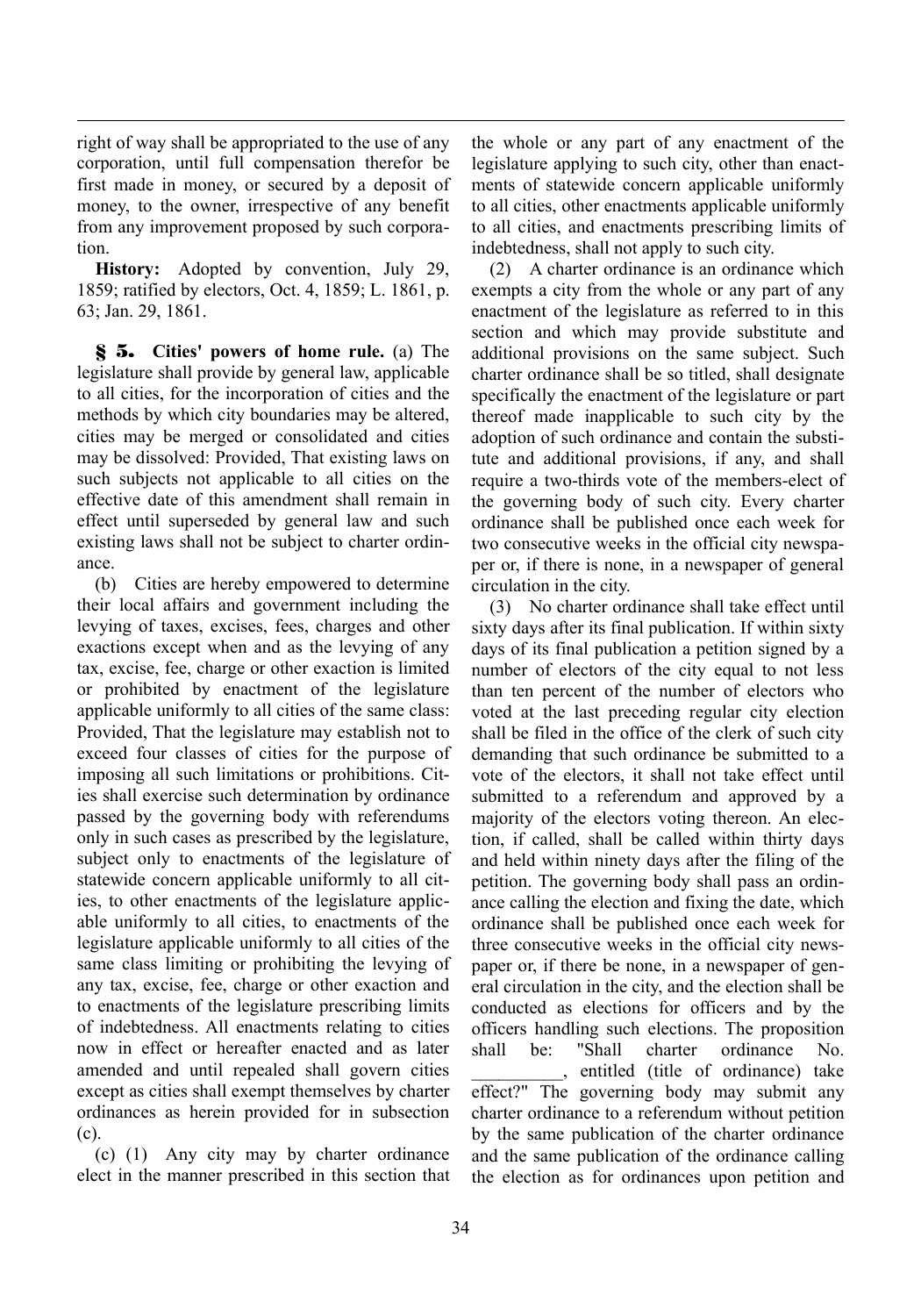such charter ordinance shall then become effective when approved by a majority of the electors voting thereon. Each charter ordinance becoming effective shall be recorded by the clerk in a book maintained for that purpose with a statement of the manner of adoption and a certified copy shall be filed with the secretary of state, who shall keep an index of the same.

(4) Each charter ordinance enacted shall control and prevail over any prior or subsequent act of the governing body of the city and may be repealed or amended only by charter ordinance or by enactments of the legislature applicable to all cities.

(d) Powers and authority granted cities pursuant to this section shall be liberally construed for the purpose of giving to cities the largest measure of self-government.

(e) This amendment shall be effective on and after July 1, 1961.

**History:** Adopted by convention, July 29, 1859; ratified by electors, Oct. 4, 1859; L. 1861, p. 64; L. 1959, ch. 182, § 1; Nov. 8, 1960.

**§ 6. Definition of corporations; suits.** The term corporations, as used in this article, shall include all associations and joint stock companies having powers and privileges not possessed by individuals or partnerships; and all corporations may sue and be sued in their corporate name.

**History:** Adopted by convention, July 29, 1859; ratified by electors, Oct. 4, 1859; L. 1861, p. 64; Jan. 29, 1861.

### **Article 13.—BANKS**

**§ 1. Banking laws.** No bank shall be established otherwise than under a general banking law, nor be operated otherwise than by a duly organized corporation.

**History:** Adopted by convention, July 29, 1859; ratified by electors, Oct. 4, 1859; L. 1861, p. 64; L. 1980, ch. 356; Nov. 4, 1980.

**§ 2. State not to be stockholder.** The state shall not be a stockholder in any banking institution, except that any retirement or pension plan authorized pursuant to the laws of this state may be a stockholder in any banking institution.

**History:** Adopted by Convention, July 29, 1859; ratified by electors, Oct. 4, 1859; L. 1861, p. 62; L. 1923, ch. 255, § 1; L. 1963, ch. 459, § 1; L. 1974, ch. 460, § 1; L. 1985, ch. 364, § 1; L. 1992, ch. 342, § 1; Nov. 3, 1992.

# **§ 3.**

**History:** Adopted by convention, July 29, 1859; ratified by electors, Oct. 4, 1859; L. 1861, p. 64; eliminated by revision, L. 1980, ch. 356; Nov. 4, 1980.

# **§ 4.**

**History:** Adopted by convention, July 29, 1859; ratified by electors, Oct. 4, 1859; L. 1861, p. 64; eliminated by revision, L. 1980, ch. 356; Nov. 4, 1980.

# **§ 5.**

**History:** Adopted by convention, July 29, 1859; ratified by electors, Oct. 4, 1859; L. 1861, p. 64; transferred and renumbered as § 2 by revision, L. 1980, ch. 356; Nov. 4, 1980.

# **§ 6.**

**History:** Adopted by convention, July 29, 1859; ratified by electors, Oct. 4, 1859; L. 1861, p. 64; eliminated by revision, L. 1980, ch. 356; Nov. 4, 1980.

# **§ 7.**

**History:** Adopted by convention, July 29, 1859; ratified by electors, Oct. 4, 1859; L. 1861, p. 64; L. 1861, ch. 16, § 1; eliminated by revision, L. 1980, ch. 356; Nov. 4, 1980.

# **§ 8.**

**History:** Adopted by convention, July 29, 1859; ratified by electors, Oct. 4, 1859; L. 1861, p. 64; eliminated by revision, L. 1980, ch. 356; Nov. 4, 1980.

# **§ 9.**

**History:** Adopted by convention, July 29, 1859; ratified by electors, Oct. 4, 1859; L. 1861, p. 65; eliminated by revision, L. 1980, ch. 356; Nov. 4, 1980.

### **Article 14.—CONSTITUTIONAL AMENDMENT AND REVISION**

**§ 1. Proposals by legislature; approval by electors.** Propositions for the amendment of this constitution may be made by concurrent resolution originating in either house of the legislature, and if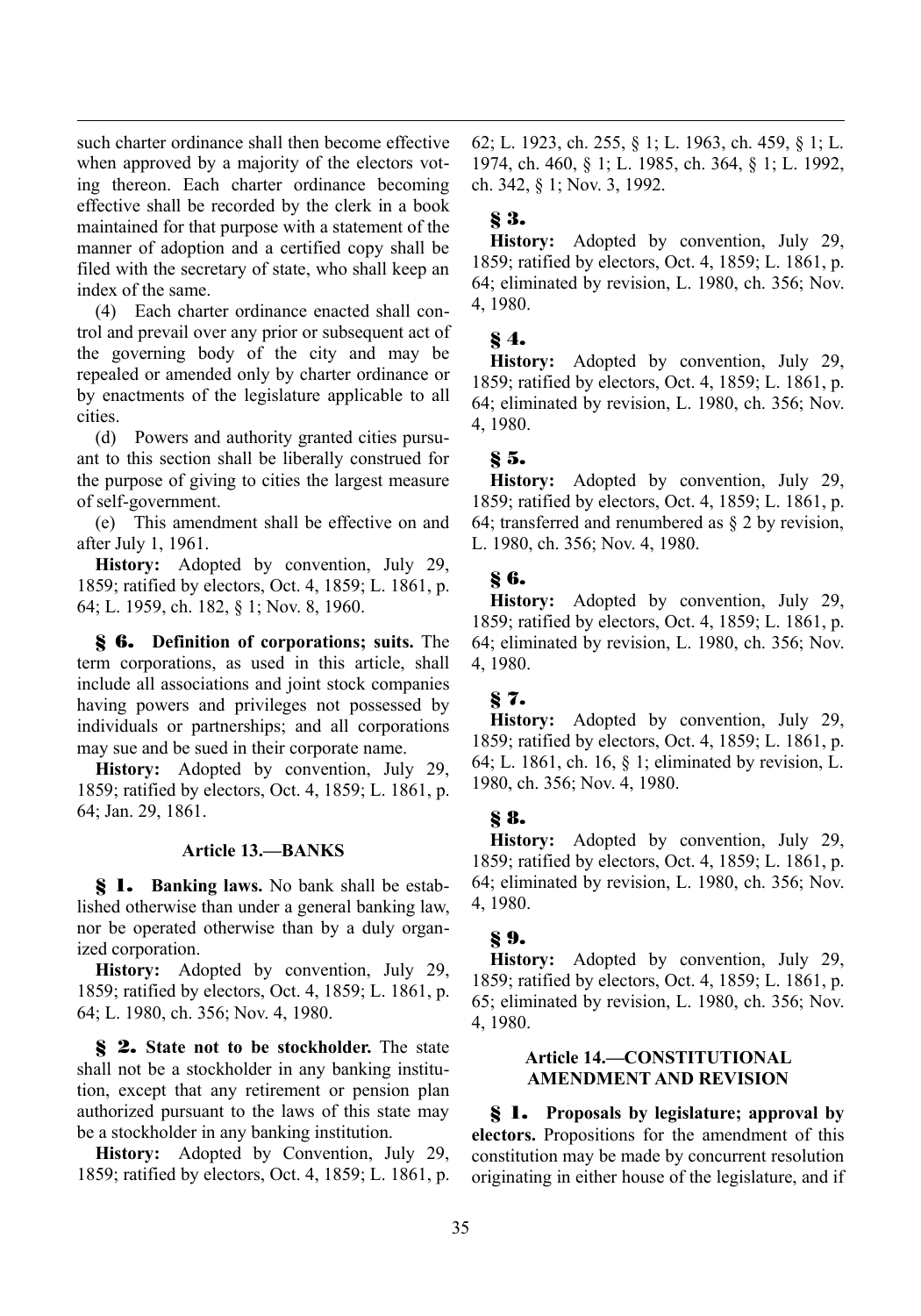two-thirds of all the members elected (or appointed) and qualified of each house shall approve such resolution, the secretary of state shall cause such resolution to be published in the manner provided by law. At the next election for representatives or a special election called by concurrent resolution of the legislature for the purpose of submitting constitutional propositions, such proposition to amend the constitution shall be submitted, both by title and by the amendment as a whole, to the electors for their approval or rejection. The title by which a proposition is submitted shall be specified in the concurrent resolution making the proposition and shall be a brief nontechnical statement expressing the intent or purpose of the proposition and the effect of a vote for and a vote against the proposition. If a majority of the electors voting on any such amendment shall vote for the amendment, the same shall become a part of the constitution. When more than one amendment shall be submitted at the same election, such amendments shall be so submitted as to enable the electors to vote on each amendment separately. One amendment of the constitution may revise any entire article, except the article on general provisions, and in revising any article, the article may be renumbered and all or parts of other articles may be amended, or amended and transferred to the article being revised. Not more than five amendments shall be submitted at the same election.

**History:** Adopted by convention, July 29, 1859; ratified by electors, Oct. 4, 1859; L. 1861, p. 65; L. 1970, ch. 411, § 1; L. 1980, ch. 355; Nov. 4, 1980.

**§ 2. Constitutional conventions; approval by electors.** The legislature, by the affirmative vote of two-thirds of all the members elected to each house, may submit the question "Shall there be a convention to amend or revise the constitution of the state of Kansas?" or the question "Shall there be a convention limited to revision of article(s) \_\_\_\_\_\_ of the constitution of the state of Kansas?", to the electors at the next election for representatives, and the concurrent resolution providing for such question shall specify in such blank appropriate words and figures to identify the article or articles to be considered by the convention. If a majority of all electors voting on the

question shall vote in the affirmative, delegates to such convention shall be elected at the next election for representatives thereafter, unless the legislature shall have provided by law for the election of such delegates at a special election. The electors of each representative district as organized at the time of such election of delegates shall elect as many delegates to the convention as there are representatives from such district. Such delegates shall have the same qualifications as provided by the constitution for members of the legislature and members of the legislature and candidates for membership in the legislature shall be eligible for election as delegates to the convention. The delegates so elected shall convene at the state capital on the first Tuesday in May next following such election or at an earlier date if provided by law.

The convention shall have power to choose its own officers, appoint and remove its employees and fix their compensation, determine its rules, judge the qualifications of its members, and carry on the business of the convention in an orderly manner. Each delegate shall receive such compensation as provided by law. A vacancy in the office of any delegate shall be filled as provided by law.

The convention shall have power to amend or revise all or that part of the constitution indicated by the question voted upon to call the convention, subject to ratification by the electors. No proposed constitution, or amendment or revision of an existing constitution, shall be submitted by the convention to the electors unless it has been available to the delegates in final form at least three days on which the convention is in session, prior to final passage, and receives the assent of a majority of all the delegates. The yeas and nays upon final passage of any proposal, and upon any question upon request of one-tenth of the delegates present, shall be entered in the journal of the convention.

Proposals of the convention shall be submitted to the electors at the first general or special statewide election occurring not less than two months after final action thereon by the convention, and shall take effect in accordance with the provisions thereof in such form and with such notice as is directed by the convention upon receiving the approval of a majority of the qualified electors voting thereon.

**History:** Adopted by convention, July 29,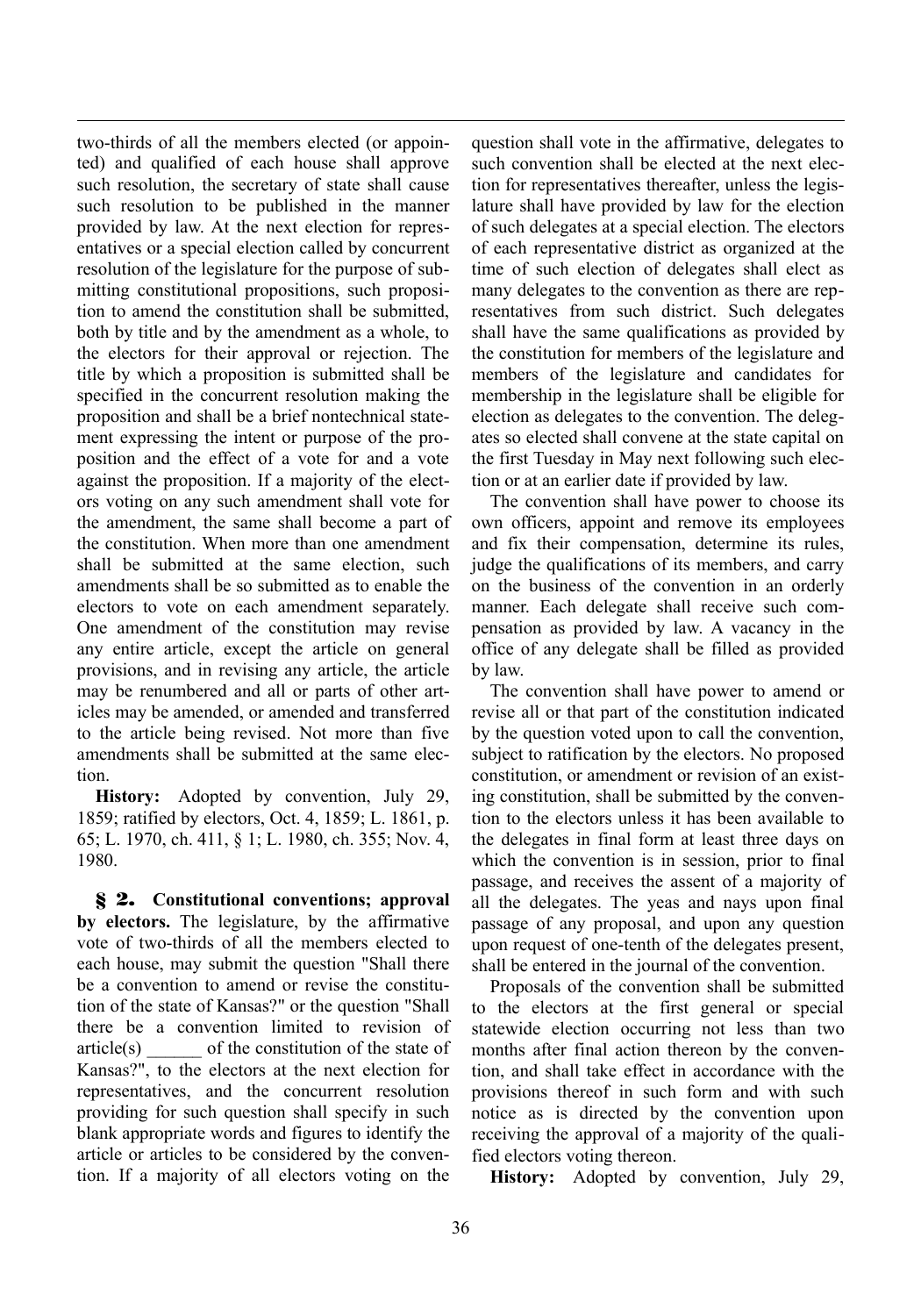1859; ratified by electors, Oct. 4, 1859; L. 1861, p. 65; L. 1970, ch. 411, § 1; Nov. 3, 1970.

#### **Article 15.—MISCELLANEOUS**

**§ 1. Selection of officers.** All officers whose election or appointment is not otherwise provided for, shall be chosen or appointed as may be prescribed by law.

**History:** Adopted by convention, July 29, 1859; ratified by electors, Oct. 4, 1859; L. 1861, p. 65; Jan. 29, 1861.

**§ 2. Tenure of office; merit system in civil service.** The tenure of any office not herein provided for may be declared by law; when not so declared, such office shall be held during the pleasure of the authority making appointment, but the legislature shall not create any office the tenure of which shall be longer than four years, except that appointments under a merit system in civil service shall not be subject to such limitation. The legislature may make provisions for a merit system under which appointments and promotions in the civil service of this state and all civil divisions thereof, shall be made according to merit and fitness, to be determined, so far as practicable, by examination, which, so far as practicable, shall be competitive.

**History:** Adopted by convention, July 29, 1859; ratified by electors, Oct. 4, 1859; L. 1861, p. 65; L. 1939, ch. 188, § 1; Nov. 5, 1940.

**§ 3. Lotteries.** Lotteries and the sale of lottery tickets are forever prohibited.

**History:** Adopted by convention, July 29, 1859; ratified by electors, Oct. 4, 1859; L. 1861, p. 65; Jan. 29, 1861.

**§ 3a. Regulation, licensing and taxation of "bingo" games authorized.** Notwithstanding the provisions of section 3 of article 15 of the constitution of the state of Kansas the legislature may regulate, license and tax the operation or conduct of games of bingo and instant bingo, as defined by law, by bona fide nonprofit religious, charitable, fraternal, educational and veterans organizations.

**History:** L. 1974, ch. 461, § 1; L. 1995, ch. 275; Apr. 4, 1995.

### **§ 3b. Regulation, licensing and taxation of**

**horse and dog racing and parimutuel wagering thereon.** Notwithstanding the provisions of section 3 of article 15 of the constitution of the state of Kansas, the legislature may permit, regulate, license and tax, at a rate not less than 3% nor more than 6% of all money wagered, the operation or conduct, by bona fide nonprofit organizations, of horse and dog racing and parimutuel wagering thereon in any county in which: (a) A majority of the qualified electors of the county voting thereon approve this proposed amendment; or (b) the qualified electors of the county approve a proposition, by a majority vote of those voting thereon at an election held within the county, to permit such racing and wagering within the boundaries of the county. No off-track betting shall be permitted in connection with horse and dog racing permitted pursuant to this section.

**History:** L. 1986, ch. 416; Nov. 4, 1986.

**§ 3c. State-owned and operated lottery.** Notwithstanding the provisions of section 3 of article 15 of the constitution of the state of Kansas, the legislature may provide for a state-owned and operated lottery, except that such state-owned lottery shall not be operated after June 30, 1990, unless authorized to be operated after such date by a concurrent resolution approved by a majority of all of the members elected (or appointed) and qualified of each house and adopted in the 1990 regular session of the legislature. The state shall whenever possible provide the public information on the odds of winning a prize or prizes in a lottery game.

**History:** L. 1986, ch. 414; Nov. 4, 1986.

# **§ 4.**

**History:** Adopted by convention, July 29, 1859; ratified by electors, Oct. 4, 1859; L. 1861, p. 66; L. 1868, (1868 senate journal, p. 336); 1903 S.C.R. 20, L. 1905, ch. 545, § 1; repealed, L. 1974, ch. 464, § 1; Nov. 5, 1974.

**§ 5. Financial statements; publication.** An accurate and detailed statement of the receipts and expenditures of the public moneys, and the several amounts paid, to whom, and on what account, shall be published, as prescribed by law.

**History:** Adopted by convention, July 29, 1859; ratified by electors, Oct. 4, 1859; L. 1861, p. 66; Jan. 29, 1861.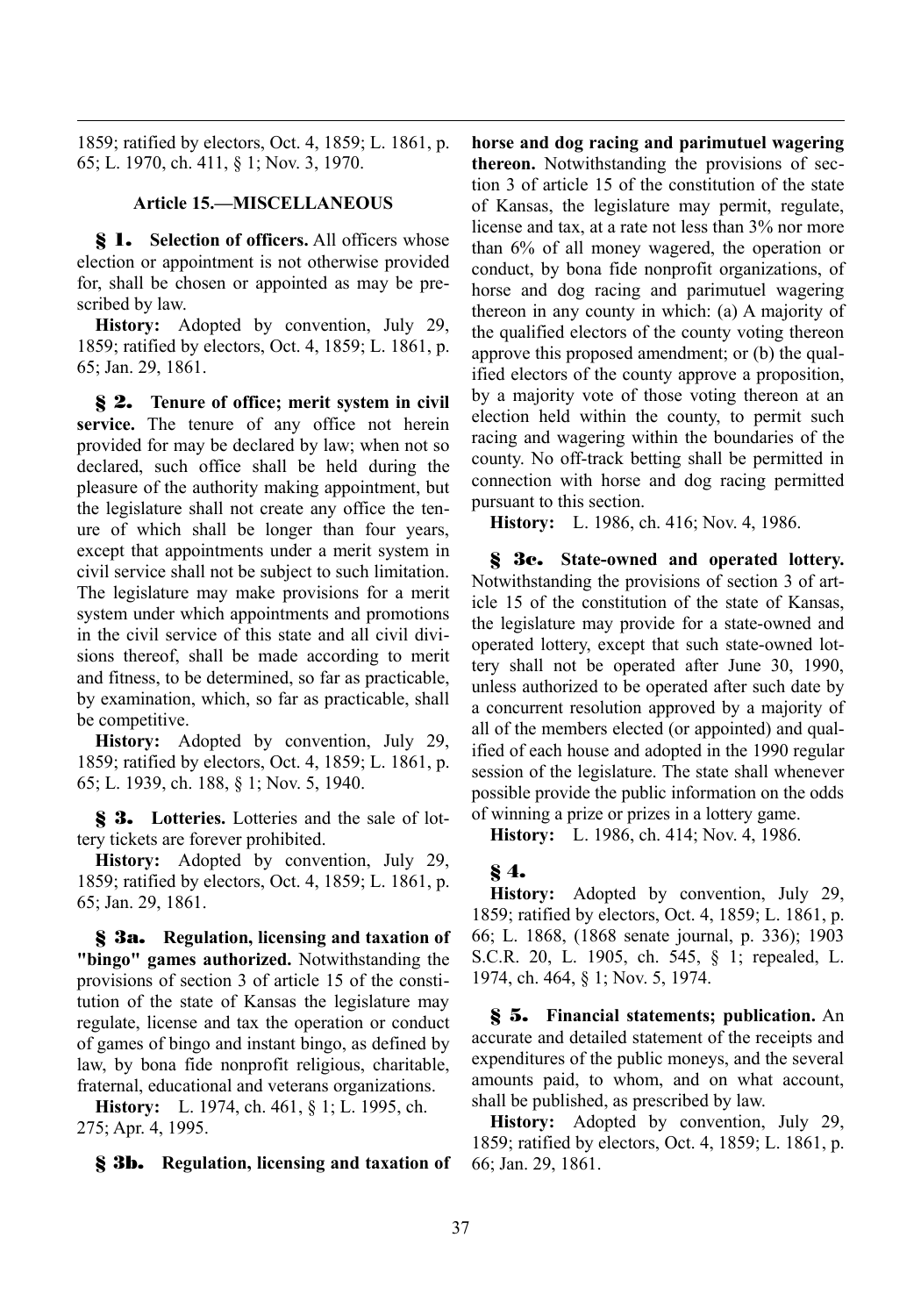**§ 6. Rights of women.** The legislature shall provide for the protection of the rights of women, in acquiring and possessing property, real, personal and mixed, separate and apart from the husband; and shall also provide for their equal rights in the possession of their children.

**History:** Adopted by convention, July 29, 1859; ratified by electors, Oct. 4, 1859; L. 1861, p. 66; Jan. 29, 1861.

**§ 7. Salaries reduced for neglect of duty.** The legislature may reduce the salaries of officers, who shall neglect the performance of any legal duty.

**History:** Adopted by convention, July 29, 1859; ratified by electors, Oct. 4, 1859; L. 1861, p. 66; Jan. 29, 1861.

**§ 8. Location of state capital.** The temporary seat of government is hereby located at the city of Topeka, county of Shawnee. The first legislature under this constitution shall provide by law for submitting the question of the permanent location of the capital to a popular vote, and a majority of all the votes cast at some general election shall be necessary for such location.

**History:** Adopted by convention, July 29, 1859; ratified by electors, Oct. 4, 1859; L. 1861, p. 66; Jan. 29, 1861.

**§ 9. Homestead exemption.** A homestead to the extent of one hundred and sixty acres of farming land, or of one acre within the limits of an incorporated town or city, occupied as a residence by the family of the owner, together with all the improvements on the same, shall be exempted from forced sale under any process of law, and shall not be alienated without the joint consent of husband and wife, when that relation exists; but no property shall be exempt from sale for taxes, or for the payment of obligations contracted for the purchase of said premises, or for the erection of improvements thereon: Provided, That provisions of this section shall not apply to any process of law obtained by virtue of a lien given by the consent of both husband and wife: And provided further, That the legislature by an appropriate act or acts, clearly framed to avoid abuses, may provide that when it is shown the husband or wife while occupying a homestead is adjudged to be insane, the duly appointed guardian of the insane spouse

may be authorized to join with the sane spouse in executing a mortgage upon the homestead, renewing or refinancing an encumbrance thereon which is likely to cause its loss, or in executing a lease thereon authorizing the lessee to explore and produce therefrom oil, gas, coal, lead, zinc, or other minerals.

**History:** Adopted by convention, July 29, 1859; ratified by electors, Oct. 4, 1859; L. 1861, p. 66; L. 1943, ch. 161, § 1; Nov. 7, 1944.

**§ 10. Intoxicating liquors.** (a) The legislature may provide for the prohibition of intoxicating liquors in certain areas.

(b) The legislature may regulate, license and tax the manufacture and sale of intoxicating liquors, and may regulate the possession and transportation of intoxicating liquors.

(c) The sale of intoxicating liquor by the individual drink in public places is prohibited, except that the legislature may permit, regulate, license and tax the sale of intoxicating liquor by the drink in public places in a county where the qualified electors of the county approve, by a majority vote of those voting on this proposition, to adopt this proposition, but such sales shall be limited to: (1) Public places where gross receipts from sales of food for consumption on the premises constitute not less than 30% of the gross receipts from all sales of food and beverages on such premises; or (2) public places for which a temporary permit has been issued as authorized by law.

At any subsequent general election, the legislature may provide by law for the submission of propositions to qualified electors of counties for: (1) The prohibition of sales of intoxicating liquor by the individual drink in public places within the county; (2) the regulation, licensing, taxing and sale of intoxicating liquor by the drink in public places within the county without a requirement that any portion of their gross receipts be derived from the sale of food; or (3) the regulation, licensing, taxing and sale of intoxicating liquor by the drink in public places within the county which derive not less than 30% of their gross receipts from the sale of food for consumption on the premises. Temporary permits for the sale of intoxicating liquor may be issued in any county in which the regulation, licensing, taxation and sale of intoxicating liquor by the drink in public places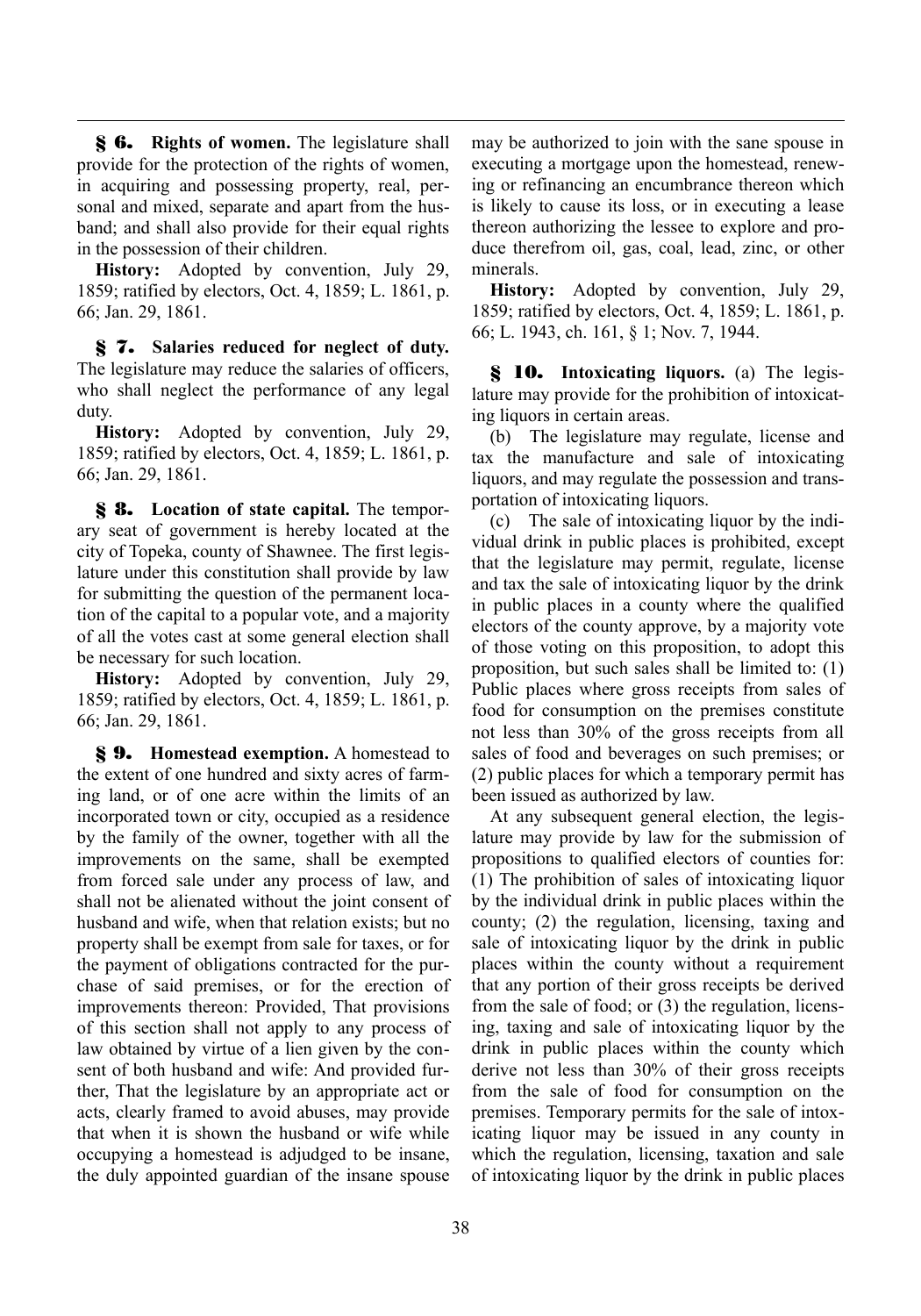is approved pursuant to this section, but no temporary permit shall be issued for the sale of intoxicating liquor by the drink within any county in which the regulation, licensing, taxation and sale of intoxicating liquor by the drink in public places is prohibited.

**History:** L. 1879, ch. 165, § 1; L. 1947, ch. 248, § 1; L. 1985, ch. 360, § 1; Nov. 4, 1986.

### **§ 11.**

**History:** L. 1919, ch. 321, § 1; repealed, L. 1972, ch. 396, § 1; Aug. 1, 1972.

**§ 12. Membership or nonmembership in labor organizations.** No person shall be denied the opportunity to obtain or retain employment because of membership or nonmembership in any labor organization, nor shall the state or any subdivision thereof, or any individual, corporation, or any kind of association enter into any agreement, written or oral, which excludes any person from employment or continuation of employment because of membership or nonmembership in any labor organization.

**History:** L. 1957, ch. 235, § 1; Nov. 4, 1958.

**§ 13. Continuity of state and local governmental operations.** Notwithstanding any general or special provision of this constitution, the legislature, in order to insure continuity of state and local governmental operations in periods of emergency resulting from disasters caused by enemy attack, shall have the power and the immediate duty (1) to provide for prompt and temporary succession to the powers and duties of public offices, of whatever nature and whether filled by election or appointment, the incumbents of which may become unavailable for carrying on the powers and duties of such offices, and (2) to adopt such other measures as may be necessary and proper for insuring the continuity of governmental operations including, but not limited to, the financing thereof. In the exercise of the powers hereby conferred the legislature shall in all respects conform to the requirements of this constitution except to the extent that in the judgment of the legislature so to do would be impracticable or would admit of undue delay.

**History:** L. 1959, ch. 183, § 1; Nov. 8, 1960.

**§ 14. Oaths of state officers.** All state

officers before entering upon their respective duties shall take and subscribe an oath or affirmation to support the constitution of the United States and the constitution of this state, and faithfully to discharge the duties of their respective offices.

**History:** L. 1974, ch. 459, § 1; Nov. 5, 1974.

**§ 15. Victims' rights.** (a) Victims of crime, as defined by law, shall be entitled to certain basic rights, including the right to be informed of and to be present at public hearings, as defined by law, of the criminal justice process, and to be heard at sentencing or at any other time deemed appropriate by the court, to the extent that these rights do not interfere with the constitutional or statutory rights of the accused.

(b) Nothing in this section shall be construed as creating a cause of action for money damages against the state, a county, a municipality, or any of the agencies, instrumentalities, or employees thereof. The legislature may provide for other remedies to ensure adequate enforcement of this section.

(c) Nothing in this section shall be construed to authorize a court to set aside or to void a finding of guilty or not guilty or an acceptance of a plea of guilty or to set aside any sentence imposed or any other final disposition in any criminal case.

**History:** L. 1992, ch. 343, § 1; Nov. 3, 1992.

**§16. Marriage.** (a) The marriage contract is to be considered in law as a civil contract. Marriage shall be constituted by one man and one woman only. All other marriages are declared to be contrary to the public policy of this state and are void.

(b) No relationship, other than a marriage, shall be recognized by the state as entitling the parties to the rights or incidents of marriage.

**History:** L. 2005, ch. 211, § 1; Apr. 5, 2005.

### **SCHEDULE**

**§ 1. Change from a territorial to a state government.** That no inconvenience may arise from the change from a territorial government to a permanent state government, it is declared by this constitution that all suits, rights, actions, prosecutions, recognizances, contracts, judgments and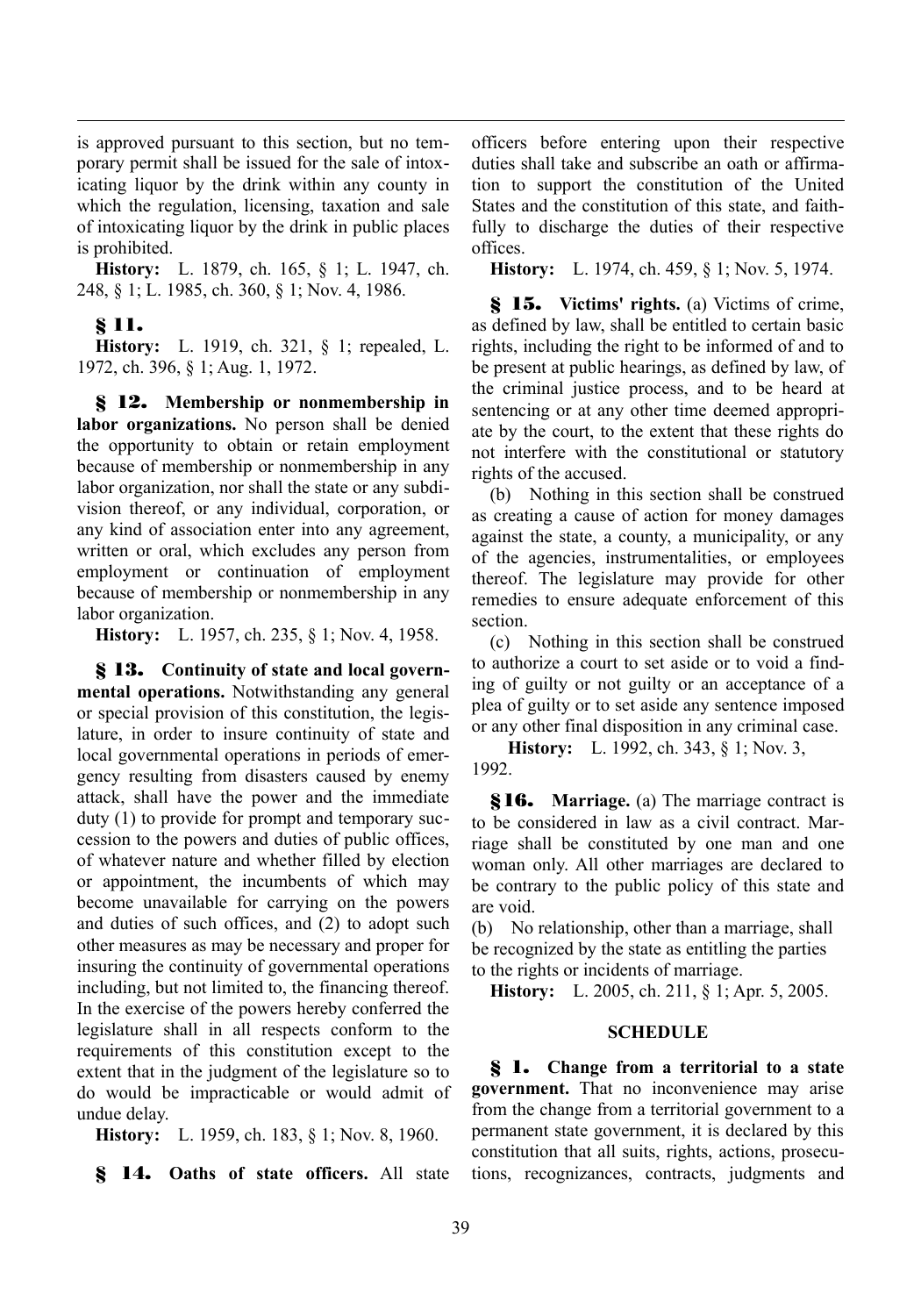claims, both as respects individuals and bodies corporate, shall continue as if no change had taken place.

**§ 2. Penalties, forfeitures and bonds.** All fines, penalties and forfeitures, owing to the territory of Kansas, or any county, shall inure to the use of the state or county. All bonds executed to the territory, or any officer thereof, in his official capacity, shall pass over to the governor, or other officers of the state or county, and their successors in office, for the use of the state or county, or by him or them to be respectively assigned over to the use of those concerned, as the case may be.

**§ 3. Officers of territory.** The governor, secretary and judges, and all other officers, both civil and military, under the territorial government, shall continue in the exercise of the duties of their respective departments until the said officers are superseded under the authority of this constitution.

**§ 4. Laws.** All laws and parts of laws in force in the territory, at the time of the acceptance of this constitution by congress, not inconsistent with this constitution, shall continue and remain in full force until they expire, or shall be repealed.

**§ 5. Seal.** The governor shall use his private seal until a state seal is provided.

**§ 6. Offices at capital.** The governor, secretary of state, auditor of state, treasurer of state, attorney general, and superintendent of public instruction, shall keep their respective offices at the seat of government.

**§ 7. Court records and documents.** All records, documents, books, papers, moneys and vouchers belonging and pertaining to the several territorial courts, and offices and to the several districts and county offices, at the date of the admission of this state into the union, shall be disposed of in such manner as may be prescribed by law.

**§ 8. Suits and proceedings.** All suits, pleas, plaints and other proceedings pending in any court of record, or justice's court, may be prosecuted to final judgment and execution; and all appeals, writs of error, certiorari, injunctions, or other proceedings whatever, may progress and be carried on as if this constitution had not been adopted, and the legislature shall direct the mode in which such suits, pleas, plaints, prosecutions and other proceedings, and all papers, records, books and documents connected therewith, may be removed to the courts established by this constitution.

**§ 9. Ratification or rejection of constitution.** For the purpose of taking the vote of the electors of this territory for the ratification or rejection of this constitution, an election shall be held in the several voting precincts in this territory, on the first Tuesday in October, A.D. 1859.

**§ 10. Mode of voting on constitution.** Each elector shall express his assent or dissent by voting a written or printed ballot labeled "For the Constitution," or "Against the Constitution."

**§ 11. First election under constitution.** If a majority of all the votes cast at such election shall be in favor of the constitution, then there shall be an election held in the several voting precincts on the first Tuesday in December, A.D. 1859, for the election of members of the first legislature, of all state, district and county officers provided for in this constitution, and for a representative in congress.

**§ 12. Persons qualified to vote.** All persons having the qualification of electors, according to the provisions of this constitution, at the date of each of said elections, and who shall have been duly registered according to the provisions of the registry law of this territory, and none others, shall be entitled to vote at each of said elections.

**§ 13. Judges of election.** The persons who may be judges of the several voting precincts of this territory at the date of the respective elections in this schedule provided for, shall be the judges of the respective elections herein provided for.

**§ 14. Oath of judges; clerks.** The said judges of election, before entering upon the duties of their office, shall take and subscribe an oath faithfully to discharge their duties as such. They shall appoint two clerks of election, who shall be sworn by one of said judges faithfully to discharge their duties as such. In the event of a vacancy in the board of judges the same shall be filled by the electors present.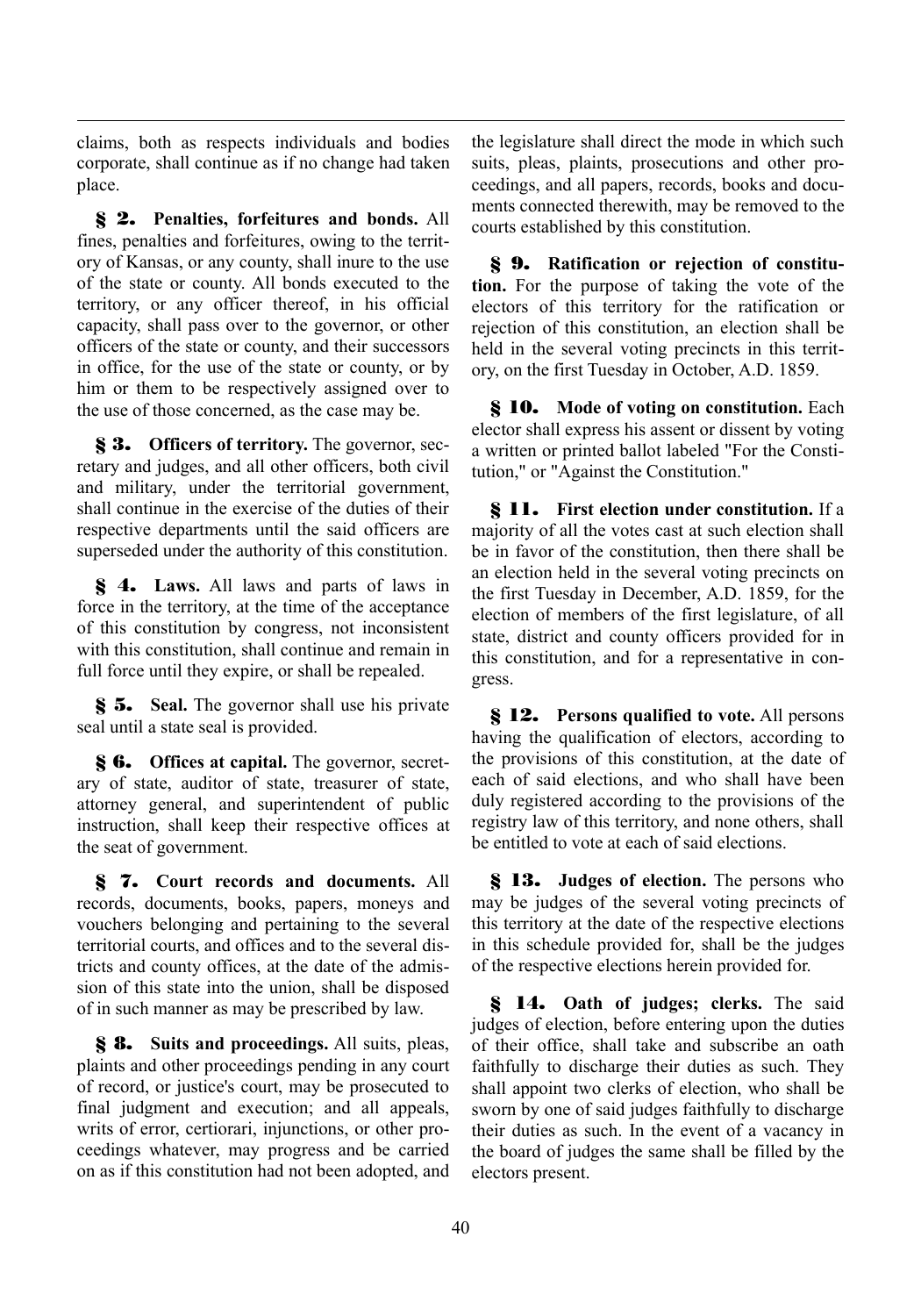**§ 15. When polls open.** At each of the elections provided for in this schedule the polls shall be open between the hours of nine and ten o'clock a.m. and closed at sunset.

**§ 16. Poll books.** The tribunals transacting county business of the several counties, shall cause to be furnished to the boards of judges in their respective counties two poll books for each election hereinbefore provided for, upon which the clerks shall inscribe the name of every person who may vote at the said elections.

**§ 17. Count of votes.** After closing the polls at each of the elections provided for in this schedule, the judges shall proceed to count the votes cast, and designate the persons or objects for which they were cast, and shall make two correct tally lists of the same.

**§ 18. Custody of poll books and tally lists.** Each of the board of judges shall safely keep one poll book and tally list, and the ballots cast at each election; and shall, within ten days after such election, cause the other poll book and tally list to be transmitted, by the hands of a sworn officer, to the clerk of the board transacting county business in their respective counties, or to which the county may be attached for municipal purposes.

**§ 19. Canvass of votes; transcript.** The tribunals transacting county business shall assemble at the county seats of their respective counties on the second Tuesday after each of the elections provided for in this schedule, and shall canvass the votes cast at the elections held in the several precincts in their respective counties, and of the counties attached for municipal purposes. They shall hold in safekeeping the poll books and tally lists of said elections, and shall, within ten days thereafter, transmit, by the hands of a sworn officer, to the president of this convention, at the city of Topeka, a certified transcript of the same, showing the number of votes cast for each person or object voted for at each of the several precincts in their respective counties, and in the counties attached for municipal purposes, separately.

**§ 20. State canvassers.** The governor of the territory, and the president and secretary of this convention shall constitute a board of state canvassers, any two of whom shall be a quorum; and who shall, on the fourth Monday after each of the elections provided for in this schedule, assemble at said city of Topeka, and proceed to open and canvass the votes cast at the several precincts in the different counties of the Territory and declare the result; and shall immediately issue certificates of election to all persons (if any) thus elected.

**§ 21. Declaration of result of election.** Said board of state canvassers shall issue their proclamation not less than twenty days next preceding each of the elections provided for in this schedule. Said proclamation shall contain an announcement of the several elections, the qualifications of electors, the manner of conducting said elections and of making the returns thereof, as in this constitution provided, and shall publish said proclamation in one newspaper in each of the counties of the territory in which a newspaper may be then published.

**§ 22. Copies of constitution for federal authorities.** The board of state canvassers shall provide for the transmission of authenticated copies of the constitution to the president of the United States, the president of the senate and speaker of the house of representatives.

**§ 23. Proclamation of governor.** Upon official information having been by him received of the admission of Kansas into the union as a state, it shall be the duty of the governor elect under the constitution to proclaim the same and to convene the legislature, and to do all things else necessary to the complete and active organization of the state government.

**§ 24. County lines.** The first legislature shall have no power to make any changes in county lines.

**§ 25. Homestead provision** At the election to be held for the ratification or rejection of this constitution, each elector shall be permitted to vote on the homestead provision contained in the article on "Miscellaneous," by depositing a ballot inscribed "For the Homestead," or "Against the Homestead"; and if a majority of all the votes cast at said election shall be against said provision, then it shall be stricken from the constitution.